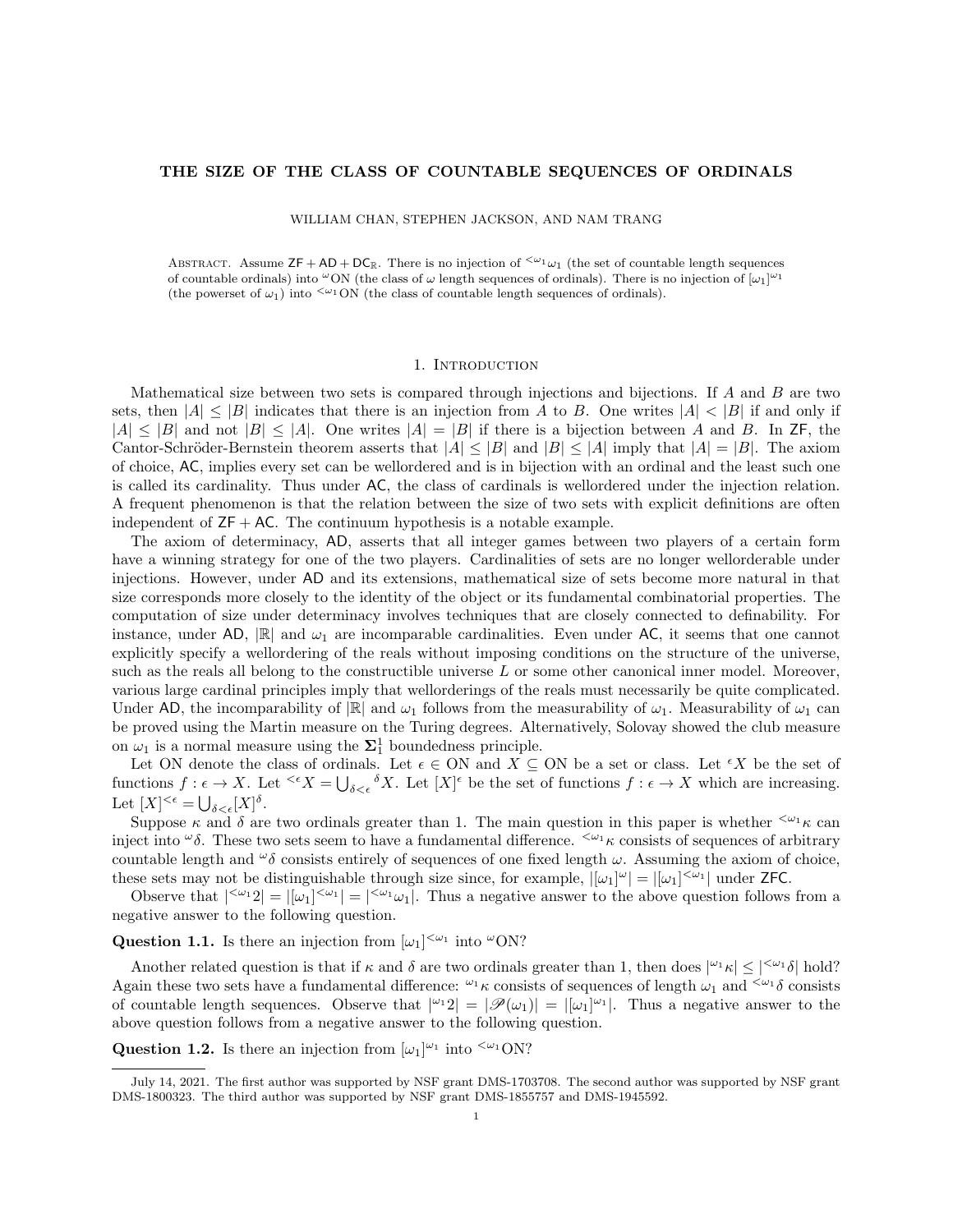Woodin [\[17\]](#page-13-0) was aware of a negative answer to a particular instance of Question [1.1](#page-0-0) under  $ZF+DC+AD_{\mathbb{R}}$ , namely that  $[\omega_1]^{<\omega_1}$  does not inject into  $[\omega_1]^\omega$ . Result from [\[3\]](#page-12-0) show that Question [1.1](#page-0-0) has a negative answer under a fragment of  $AD^+$ . These earlier results however pass through an analysis of a set  $S_1$  which uses  $AD<sup>+</sup>$  techniques. This article will answer these questions using classical determinacy techniques which hold under  $AD + DC_{\mathbb{R}}$ .

Thetheory  $AD^+$  isolated by Woodin ([\[18\]](#page-13-1) Section 9.1) consists of the following statements.

- $\bullet$  DC<sub>R</sub>.
- Every set of reals has an  $\infty$ -Borel code. (An  $\infty$ -Borel code is a pair  $(S, \varphi)$  where S is a set of ordinals and  $\varphi$  is a formula of set theory. Let  $\mathfrak{B}_{(S,\varphi)} = \{r \in \mathbb{R} : L[S,r] \models \varphi(S,r)\}\$ .  $(S,\varphi)$  is an  $\infty$ -Borel code for a set  $A \subseteq \mathbb{R}$  if and only if  $A = \mathfrak{B}_{(S,r)}$ .
- Ordinal Determinacy, which is the statements that for every  $\lambda < \Theta$ ,  $X \subseteq \mathbb{R}$ , and continuous function  $\pi: \omega \lambda \to \mathbb{R}$ , the two player game on  $\lambda$  with payoff set  $\pi^{-1}(X)$  is determined.

Results of Kechris and Woodin showed that if AD holds, then  $L(\mathbb{R}) \models AD^+$ . The relation between AD and  $AD^+$  as well as the relations between the three statements in  $AD^+$  are not known.

Let  $S_1 = \{ \sigma \in [\omega_1]^{<\omega_1} : \omega_1^{L[\sigma]} = \sup(\sigma) \}.$  Woodin [\[17\]](#page-13-0) was aware that under  $\mathsf{ZF} + \mathsf{AD}_\mathbb{R} + \mathsf{DC}, |S_1| \leq$  $|[\omega_1]^{<\omega_1}|$  and  $S_1$  does not inject into  $[\omega_1]^\omega$ . Moreover, since  $S_1 \subseteq [\omega_1]^{<\omega_1}$ , a negative answer to Question [1.1](#page-0-0) follows from  $AD^+$  by the following result.

<span id="page-1-0"></span>Fact 1.3. ([\[3\]](#page-12-0)) Assume  $\text{ZF}+\text{AD}+\text{DC}_\mathbb{R}$  and all sets of reals have an  $\infty$ -Borel code. Then there is no injection of  $S_1$  into  $\infty$ ON. As a consequence, there is no injection of  $[\omega_1]^{<\omega_1}$  into  $\infty$ ON.

This result uses ∞-Borel codes to absorb fragments of functions into suitable ZFC models. To the authors' knowledge, the most interesting properties about  $S_1$  (and even to distinguish  $|S_1|$  from  $\mathbb{R}|$ ) require arguments using  $\infty$ -Borel codes. Unlike  $S_1$ ,  $[\omega_1]^{<\omega_1}$  is a more combinatorial object and [\[5\]](#page-12-1) distinguished  $[\omega_1]^\omega$  and  $[\omega_1]^{<\omega_1}$  in AD alone using the almost everywhere continuity property (on sequences of a fixed countable length).

First, this paper will show that under just  $ZF + AD$ , one can prove the following.

**Theorem [2.9.](#page-4-0)** Assuming  $ZF + AD$ ,  $\neg(|[\omega_1]^{<\omega_1}] \leq |\omega(\omega_\omega)|$ .

Then one will obtain the conclusion of Fact [1.3](#page-1-0) under just  $ZF + AD + DC_R$ .

**Theorem [4.4.](#page-10-0)** Assume  $ZF + AD + DC_R$ . There is no injection of  $[\omega_1]^{<\omega_1}$  into  $\omega$ ON.

These two theorems are then used to prove the following theorem.

**Theorem [4.7.](#page-12-2)** Assume  $ZF + AD + DC_{\mathbb{R}}$ . There is no injection of  $[\omega_1]^{\omega_1}$  into  $\langle \omega_1 \rangle$ ON. Assuming just  $ZF + AD$ ,  $\neg(|[\omega_1]^{\omega_1}| \leq |\langle \omega_1(\omega_\omega)| \rangle$ .

Fact [1.3](#page-1-0) is proved using techniques that clearly have an  $AD^+$  flavor. In contrast, the results of this paper are proved using an eclectic combination of classical determinacy arguments and more recent results of classical flavor. Almost everywhere continuity results for functions  $\Phi : [\omega_1]^{\epsilon} \to \omega_1$  from [\[5\]](#page-12-1) use the Kunen tree which is an important tool for analyzing the ultrapower of  $\omega_1$  by the partition measures. Various almost everywhere club uniformization results will be employed. One consequence of these club uniformization results is the almost everywhere continuity property for functions of the form  $\Phi : [\omega_1]^{\omega_1} \to \omega_1$  from [\[4\]](#page-12-3). Generic coding arguments, category notions, and the Banach-Mazur games will be used to make uniform selection of cofinal sets and uniform selection of  $\Sigma^1_2$  bounding prewellorderings. Martin's good coding system and the Martin style games, which are used to prove the partition relations, will indirectly appear in the almost everywhere good code uniformization.

Ideas involving  $S_1$  require forcing techniques over **ZFC**-models that do not seem to generalize to cardinals higher than  $\omega_1$ . [\[5\]](#page-12-1) used classical determinacy arguments to prove  $\neg(|[\omega_1]^{<\omega_1}] \leq |[\omega_1]^{<\omega}|$  under just AD, but the techniques used could be generalized to prove  $\neg(|[\omega_2]^{<\omega_2}] \leq |[\omega_2]^{\omega_1}|$  under AD which has no known AD<sup>+</sup> style proof to the authors' knowledge. The methods used here seem to be more suitable to generalizations of the main questions to higher strong partition cardinals such as  $\delta_3^1$ .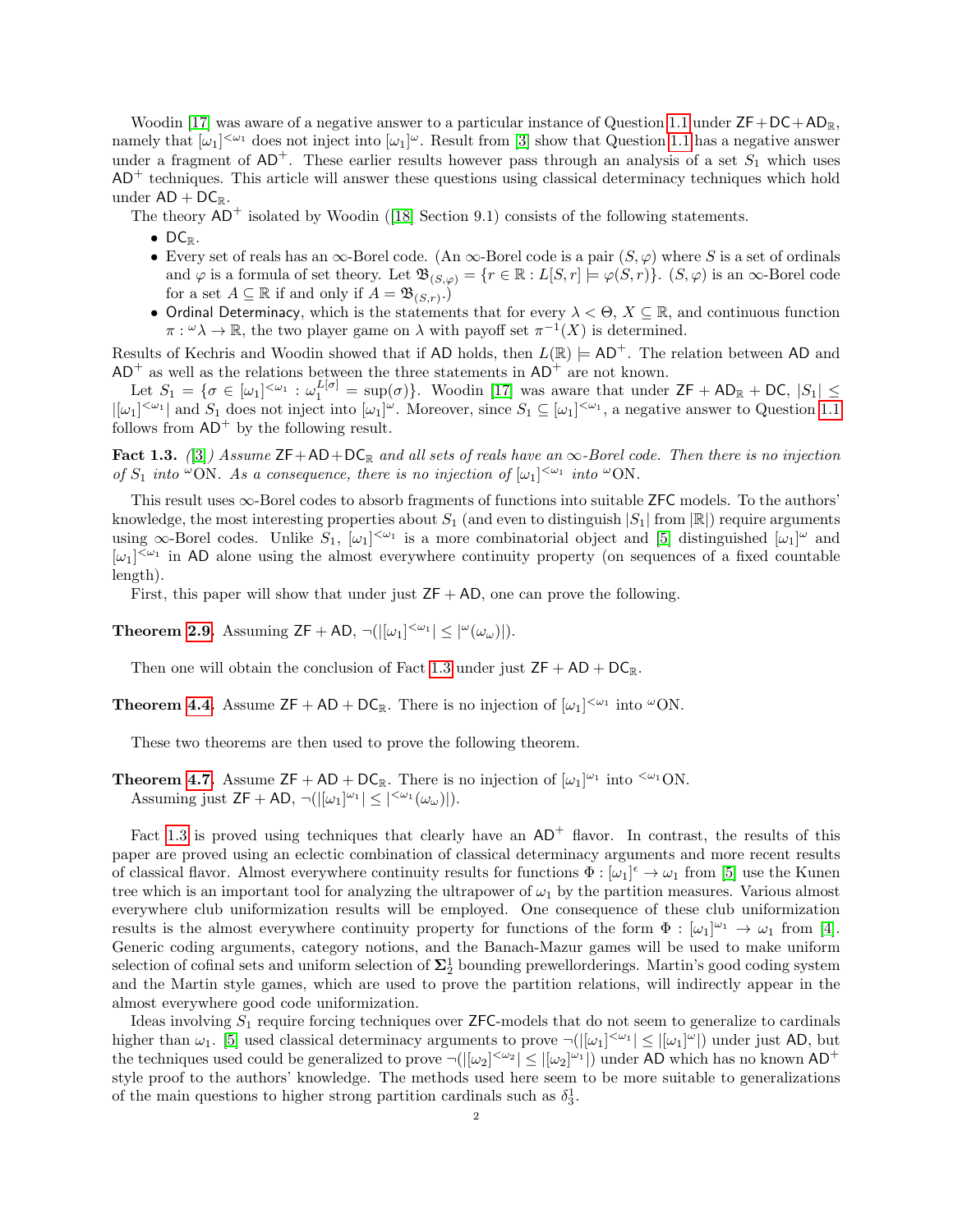### 2. BELOW  $\omega_{\omega}$

This section will give a negative answer to Question [1.1](#page-0-0) below  $\omega_{\omega}$  under just  $ZF + AD$ . A brief review of Kunen functions and the ultrapower representations of  $\omega_n$  for  $n < \omega$  will be given. Fact [2.6](#page-3-0) will show under AD that  $|[\omega_1]^{\omega}| < |[\omega_1]^{<\omega_1}|$ . Using the ultrapower representations, Fact [2.6](#page-3-0) will be used to show that  $[\omega_1]^{<\omega_1}$ does not inject into  $\omega_{\omega_n}$  (Theorem [2.8\)](#page-4-1) or even  $\omega(\omega_\omega)$  (Theorem [2.9\)](#page-4-0). Later, the main result (Theorem [4.4\)](#page-10-0) will be derived by reducing back to Fact [2.6.](#page-3-0)

Let  $\epsilon \in \text{ON}$  and  $f : \epsilon \to \text{ON}$ . The function f is discontinuous everywhere if and only if for all  $\alpha < \epsilon$ .  $\sup(f \restriction \alpha) < f(\alpha)$ . The function f has uniform cofinality  $\omega$  if and only if there is a function  $F : \epsilon \times \omega \to ON$ so that for all  $\alpha < \epsilon$  and  $n \in \omega$ ,  $F(\alpha, n) < F(\alpha, n + 1)$  and  $F(\alpha) = \sup\{F(\alpha, k) : k \in \omega\}$ . The function f has the correct type if and only if it is discontinuous everywhere and has uniform cofinality  $\omega$ . If X is a set or class of ordinals, then  $[X]_{*}^{\epsilon}$  and  $[X]_{*}^{<\epsilon}$  are the subsets of  $[X]^{\epsilon}$  and  $[X]^{<\epsilon}$  (respectively) consisting of those functions of the correct type. Using the ideas from [\[4\]](#page-12-3) Fact 2.2, one can show that if  $\epsilon \leq \kappa$  and  $\kappa$  is a cardinal, then  $|[\kappa]^\epsilon| = |[\kappa]_*^\epsilon|$ . The notion of having correct type is used to formulate a correct type partition property which provides club homogeneous sets.

**Definition 2.1.** Let  $\epsilon \leq \kappa$  be ordinals. Let  $\kappa \to_{\ast} (\kappa)_{2}^{\epsilon}$  indicate that for all  $P: [\kappa]_{\ast}^{\epsilon} \to 2$ , there is a club  $C \subseteq \kappa$  and an  $i \in \{2\}$  so that for all  $f \in [C]_*^{\epsilon}$ ,  $P(f) = i$ . If  $\kappa \to_{*} (\kappa)_{2}^{\epsilon}$  for all  $\epsilon < \kappa$ , then  $\kappa$  is said to be a weak partition cardinal. If  $\kappa \to_{*} (\kappa)_{2}^{\kappa}$ , then  $\kappa$  is said to be a strong partition cardinal.

<span id="page-2-0"></span>**Fact 2.2.** (Martin; [\[7\]](#page-12-4) Theorem 12.2, [\[2\]](#page-12-5) Fact 4.9, [2] Corollary 4.27) Assume ZF + AD. For all  $\epsilon \leq \omega_1$ ,  $\omega_1 \rightarrow_* (\omega_1)_{2}^{\epsilon}$ . (Martin and Paris; [\[2\]](#page-12-5) Theorem 5.19) For all  $\epsilon < \omega_2$ ,  $\omega_2 \rightarrow_* (\omega_2)_{2}^{\epsilon}$ .

For  $1 \leq \epsilon \leq \omega_1$ , define the filter  $W_1^{\epsilon}$  on  $[\omega_1]_{*}^{\epsilon}$  by  $A \in W_1^{\epsilon}$  if and only if there is a club  $C \subseteq \omega_1$  so that  $[C]_{*}^{\epsilon} \subseteq A$ . The partition relations imply that  $W_{1}^{\epsilon}$  is a countably complete measure. In particular,  $\omega_1$  is a measurable cardinal. Using the Kunen tree analysis, it can be shown in  $\mathsf{ZF} + \mathsf{AD}$  (without  $\mathsf{DC}_\mathbb{R}$ ) that for each  $1 \leq n < \omega$ ,  $\prod_{[\omega_1]^n} \omega_1/W_1^n$  is a wellordering under the usual ultrapower ordering and in fact  $\omega_{n+1} = \prod_{[\omega_1]^n} \omega_1/W_1^n$ . The Martin and Paris weak partition property for  $\omega_2$  from Fact [2.2](#page-2-0) follows from the ultrapower representation of  $\omega_2$  (see [\[2\]](#page-12-5) Theorem 5.19 for the details). These partition properties on  $\omega_2$  imply that  $\omega_2$  is measurable (for instance using the  $\omega$ -club filter or the  $\omega_1$ -club filter on  $\omega_2$ ) and hence regular. The ultrapower representation also shows that for all  $n \geq 3$ ,  $\cot(\omega_n) = \omega_2$ .

One can explicitly give an  $\omega_2$  cofinal sequence through  $\omega_n$  when  $n \geq 2$ . Let  $\mathfrak V$  be the subset of the ultrapower  $\prod_{\omega_1} \omega_1/W_1^1$  consisting of those elements which have a representative  $f : \omega_1 \to \omega_1$  which is an increasing function of the correct type. Since  $|\prod_{\omega_1} \omega_1/W_1^1| = \omega_2$ , one also has that  $|\mathfrak{V}| = \omega_2$ . For  $n \geq 2$  and  $f: \omega_1 \to \omega_1$ , define  $K_n(f): [\omega_1]^{n-1} \to \omega_1$  by  $K_n(f)(\alpha_1, ..., \alpha_{n-1}) = f(\alpha_{n-1})$ . Define  $\rho_n: \mathfrak{V} \to \prod_{[\omega_1]^{n-1}} \omega_1$ /  $W_1^{n-1} = \omega_n$  by  $\rho_n([f]_{W_1^1}) = [K_n(f)]_{W_1^{n-1}}$ . (Observe that  $\rho_n$  is well defined and independent of the choice of representative f.) One can check that  $\rho_n : \mathfrak{V} \to \omega_n$  is cofinal. (See [\[6\]](#page-12-6) Section 4 and [\[12\]](#page-12-7) Theorem 5.2.)

<span id="page-2-1"></span>**Fact 2.3.** (Kunen; [\[2\]](#page-12-5) Theorem 5.10; [\[6\]](#page-12-6) Lemma 4.1) Assume  $ZF + AD$ . Let  $f : \omega_1 \to \omega_1$  be a function. There is a function  $\mathcal{K} : \omega_1 \times \omega_1 \to \omega_1$  so that for each  $\omega \leq \alpha < \omega_1$ ,  $f(\alpha) < \sup\{\mathcal{K}(\alpha,\beta) : \beta < \alpha\} = \{\mathcal{K}(\alpha,\beta) : \beta < \alpha\} = \{\mathcal{K}(\alpha,\beta) : \beta < \alpha\} = \{\mathcal{K}(\alpha,\beta) : \beta < \alpha\} = \{\mathcal{K}(\alpha,\beta) : \beta < \alpha\} = \{\mathcal{K}(\alpha,\beta) : \beta < \alpha\} = \{\mathcal{K}(\$  $\beta < \alpha$ . (The latter means that the set  $\{K(\alpha, \beta) : \beta < \alpha\}$  is the ordinal sup $\{K(\alpha, \beta) : \beta < \alpha\}$ .)

<span id="page-2-2"></span>**Fact 2.4.** Assume  $\mathsf{ZF}+\mathsf{AD}$ . Let  $\delta < \epsilon \leq \omega_1$  and  $\Phi : [\omega_1]_*^{\epsilon} \to \omega_1$  have the property that there is a club  $C \subseteq \omega_1$ so that for all  $f \in [C]_*^{\epsilon}$ ,  $\Phi(f) < f(\delta)$ . Then there is a club  $F \subseteq \omega_1$  so that for all  $f, g \in [F]_*^{\epsilon}$ , if  $f \restriction \delta = g \restriction \delta$ , then  $\Phi(f) = \Phi(q)$ .

Proof. Let  $\delta$ ,  $\epsilon$ ,  $\Phi$ , and C be as in the statement. Let  $\epsilon' = \delta + 1 + (\epsilon - \delta)$ . Let  $h : \epsilon' \to \omega_1$ . Define main(h) :  $\epsilon \to \omega_1$  by

$$
\min(h)(\alpha) = \begin{cases} h(\alpha) & \alpha < \delta \\ h(\delta + 1 + (\alpha - \delta)) & \alpha \ge \delta \end{cases}.
$$

Let  $ext{rat}(h) \in \omega_1$  be  $ext{rat}(h) = h(\delta)$ . Define a partition  $\Phi : [C]_{*}^{\epsilon'} \to 2$  by  $P(h) = 0$  if and only if  $\Phi(\textsf{main}(h)) < \textsf{extra}(h)$ . By  $\omega_1 \to_* (\omega_1)_{2}^{e'}$ , let  $D_0 \subseteq C$  be a club homogeneous for P. Next, it will be shown that  $D_0$  is homogeneous for P taking value 0. Let  $D_1 \subseteq D_0$  be the set of limit points of  $D_0$ . Pick  $f \in [D_1]_{*}^{\epsilon}$ . Since  $f \in [C]_*^{\epsilon}$ ,  $\Phi(f) < f(\delta) \in D_1$ . Let  $\gamma \in D_0$  be so that  $\sup(f \restriction \delta) < \gamma < f(\delta)$ . Let  $h : \epsilon' \to D_0$  be such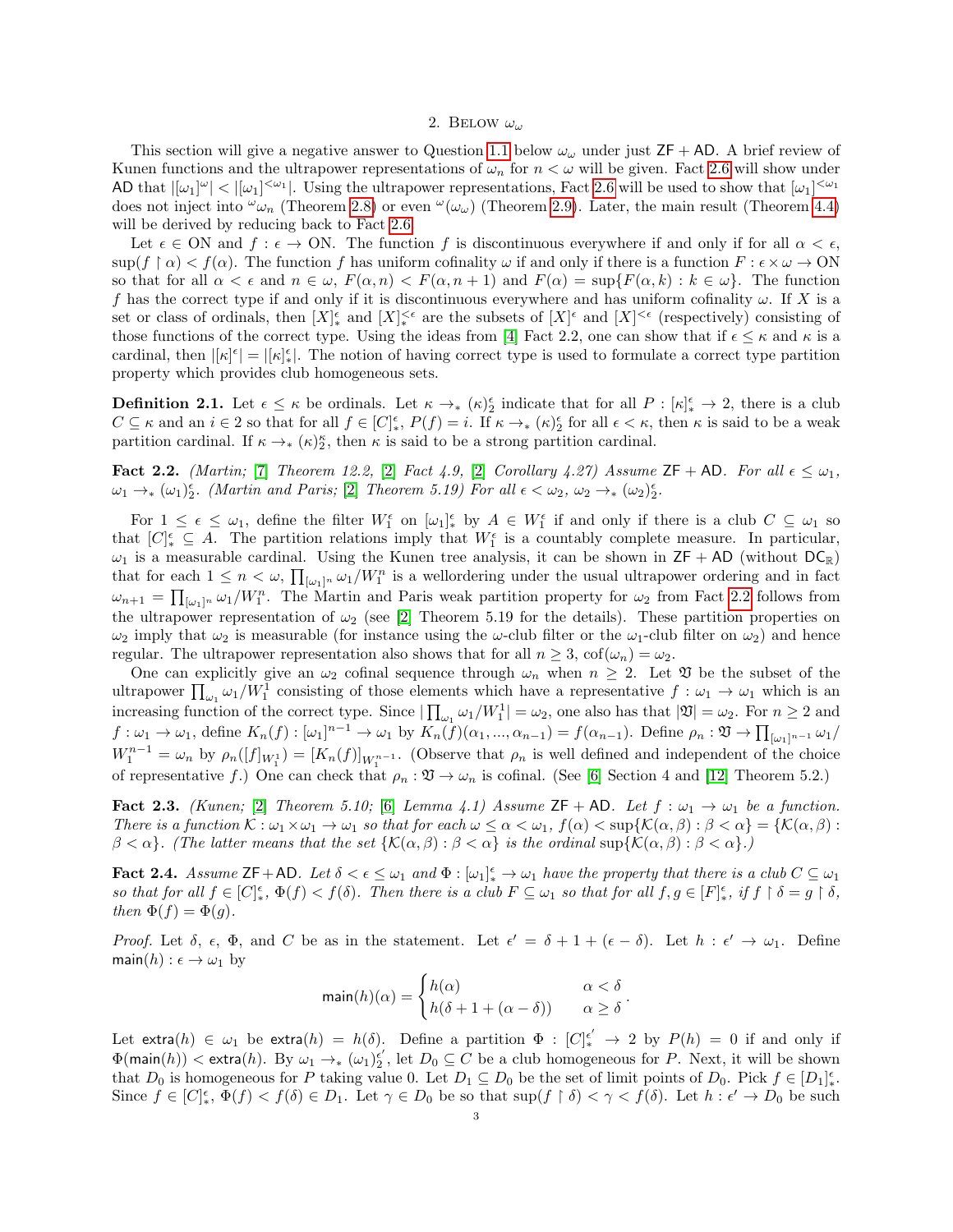that main $(h) = f$  and extra $(h) = \gamma$ . Since  $P(h) = 0$  and  $h \in [D_0]_{\ast}^{\epsilon'}$ , this shows  $D_0$  is homogeneous for P taking value 0.

Let  $\text{next}_{D_0} : \omega_1 \to D_0$  be defined by  $\text{next}_{D_0}(\alpha)$  is the least element of  $D_0$  larger than  $\alpha$ . For any  $f \in [D_1]_{\ast}^{\epsilon}$ ,  $\Phi(f) < \text{next}_{D_0}(\text{sup}(f \restriction \delta)).$  This follows from  $P(h) = 0$  where  $h : \epsilon' \to D_0$  is defined so that main $(h) = f$  and  $\textsf{extra}(h) = \textsf{next}_{D_0}(\textsf{sup}(f \restriction \delta)).$  For each  $\sigma \in [D_1]_*^{\delta}$ , let  $V_{\sigma} : [D_1 \setminus (\textsf{sup}(\sigma) + 1)]_*^{\epsilon-\delta} \to \textsf{next}_{D_0}(\textsf{sup}(\sigma))$  be defined by  $V_{\sigma}(k) = \Phi(\sigma^k)$ . By the countable completeness of  $W_1^{\epsilon-\delta}$ , there is a club E and a  $\gamma_{\sigma} < \text{next}_{D_0}(\text{sup}(\sigma))$ so that for all  $k \in [E]_*^{\epsilon-\delta}$ ,  $V_{\sigma}(k) = \gamma_{\sigma}$ .

Define  $Q: [D_1]_*^{\epsilon} \to 2$  by  $Q(f) = 0$  if and only if  $\Phi(f) = \gamma_{f} \delta$ . By  $\omega_1 \to_{*} (\omega_1)_{2}^{\epsilon}$ , there is a club  $F \subseteq D_1$ which is homogeneous for Q. Pick any  $\sigma \in [F]_*^{\delta}$ . There is a club  $E \subseteq F$  so that for all  $k \in [E]_*^{\epsilon-\delta}$ ,  $V_{\sigma}(k) = \gamma_{\sigma}$ . Pick a  $k \in [E]_{*}^{\epsilon-\delta}$  and let  $f = \sigma^k k$ . Then  $\Phi(f) = \Phi(\sigma^k) = V_{\sigma}(k) = \gamma_{\sigma} = \gamma_{f} \delta$ . So  $Q(f) = 0$  and hence F must be homogeneous for Q taking value 0. Thus F is the desired club.

The following is the almost everywhere continuity property for functions  $\Phi : [\omega_1]^\epsilon \to \omega_1$  when  $\epsilon < \omega_1$ .

<span id="page-3-1"></span>**Fact 2.5.** ([\[5\]](#page-12-1) Theorem 2.15) Assume  $ZF + AD$ . Let  $\epsilon < \omega_1$  and  $\Phi : [\omega_1]_*^{\epsilon} \to \omega_1$ . There is an  $\delta < \epsilon$  and a club  $C \subseteq \omega_1$  so that for all  $f, g \in [C]_*^{\epsilon}$ , if  $\sup(f) = \sup(g)$  and  $f \restriction \delta = g \restriction \delta$ , then  $\Phi(f) = \Phi(g)$ .

Proof. In [\[5\]](#page-12-1), this fact is derived from a finer and complete analysis of continuity given by [\[5\]](#page-12-1) Theorem 2.14. The following is a simpler proof of just the coarser continuity stated above.

Define a partition  $P: [\omega_1]_*^{\epsilon+1} \to 2$  by  $P(h)$  if and only if  $\Phi(h \restriction \epsilon) < h(\epsilon)$ . By  $\omega_1 \to_* (\omega_1)_2^{\epsilon+1}$ , there is a club  $C_0 \subseteq \omega_1$  which is homogeneous for P. Pick an  $f \in [C_0]_*^{\epsilon}$  and let  $\gamma \in C_0$  be such that  $\Phi(f) < \gamma$ . Define  $h = f^{\hat{ }}\gamma.$  Since  $h \in [C_0]_*^{\epsilon+1}$  and  $P(h) = 0$ , this shows that  $C_0$  is homogeneous for P taking value 0. For all  $f \in [C_0]_*^{\epsilon}$ ,  $\Phi(f) < \text{next}_{C_0}(\sup(f))$  by using the fact that  $P(h) = 0$  where  $h \in [C_0]_*^{\epsilon+1}$  is defined so that  $h \restriction \epsilon = f$  and  $h(\epsilon) = \text{next}_{C_0}(\text{sup}(f))$ . By Fact [2.3,](#page-2-1) there is a function  $\mathcal{K} : \omega_1 \times \omega_1 \to \omega_1$  with the property that for all  $\omega \leq \alpha < \omega_1$ ,  $\operatorname{next}_{C_0}(\alpha) < \sup\{ \mathcal{K}(\alpha,\beta) : \beta < \alpha \} = \{ \mathcal{K}(\alpha,\beta) : \beta < \alpha \}$ . Since for all  $f \in [C_0]_*^{\epsilon}$ ,  $\Phi(f) < \text{next}_{C_0}(\text{sup}(f)),$  define  $\Psi : [C_0]_*^{\epsilon} \to \omega_1$  by  $\Psi(f)$  is the least  $\beta < \text{sup}(f)$  so that  $\Phi(f) = \mathcal{K}(\text{sup}(f), \beta)$ . For each  $f \in [C_0]_*^{\epsilon}$ , let  $\delta_f$  be the least  $\delta$  so that  $\Psi(f) < f(\delta)$ . Since  $W_1^{\epsilon}$  is countably additive, there is a  $\delta < \epsilon$ and a club  $C_1 \subseteq C_0$  so that for all  $f \in [C_1]^{\epsilon}_{*}$ ,  $\delta_f = \delta$ . Fact [2.4](#page-2-2) implies there is a club  $C \subseteq C_1$  so that for all  $f, g \in [C]_*^{\epsilon}$ , if  $f \restriction \delta = g \restriction \delta$ , then  $\Psi(f) = \Psi(g)$ . For any  $f, g \in [C]_*^{\epsilon}$ , if  $f \restriction \delta = g \restriction \delta$  and  $\sup(f) = \sup(g)$ , then  $\Phi(f) = \mathcal{K}(\text{sup}(f), \Psi(f)) = \mathcal{K}(\text{sup}(g), \Psi(g)) = \Phi(g)$ . C is the desired club.

[\[5\]](#page-12-1) uses Fact [2.5](#page-3-1) to give an argument in  $ZF + AD$  that  $[\omega_1]^{<\omega_1}$  does not inject into  $\omega_{\omega_1}$ . Since this result is the backbone of all other results in the paper, the proof will be given for completeness.

# <span id="page-3-0"></span>Fact 2.6. ([\[5\]](#page-12-1) Theorem 2.16) Assuming  $\mathsf{ZF}+\mathsf{AD}, \neg(|[\omega_1]^{<\omega_1}] \leq |\omega_{\omega_1}|)$ . In particular,  $|[\omega_1]^{\omega}| < |[\omega_1]^{<\omega_1}|$ .

Proof. Suppose there is an injection  $\Phi : [\omega_1]^{<\omega_1} \to {}^{\omega}\omega_1$ . For each  $\epsilon < \omega_1$  and  $n \in \omega$ , define  $\Phi_n^{\epsilon} : [\omega_1]^{\epsilon} \to \omega_1$ by  $\Phi_n^{\epsilon}(f) = \Phi(f)(n)$ . By Fact [2.5,](#page-3-1) there is a  $\delta < \epsilon$  and a club  $C \subseteq \omega_1$  so that for all  $f, g \in [C]_*^{\epsilon}$ , if  $f \restriction \delta = g \restriction \delta$ and  $\sup(f) = \sup(g)$ , then  $\Phi_n^{\epsilon}(f) = \Phi_n^{\epsilon}(g)$ . Let  $\delta_n^{\epsilon}$  be the least such  $\delta$ . For each  $n \in \omega$ , let  $\Lambda_n : \omega_1 \to \omega_1$ be defined by  $\Lambda_n(\epsilon) = \delta_n^{\epsilon}$ . Since  $\Lambda_n$  is regressive and the club measure  $W_1^1$  is normal, there is a  $\delta_n < \omega_1$  so that there exists a club  $C \subseteq \omega_1$  with the property that  $\Lambda_n(\epsilon) = \delta_n$  for all  $\epsilon \in C$ . By the Moschovakis coding lemma, there is a surjection  $\pi : \mathbb{R} \to \mathscr{P}(\omega_1)$ . Define  $R \subseteq \omega \times \mathbb{R}$  by  $R(n, x)$  if and only if  $\pi(x)$  is a club with the property that for all  $\epsilon \in \pi(x)$ ,  $\Lambda_n(\epsilon) = \delta_n$ . By  $AC_{\omega}^{\mathbb{R}}$ , there is a sequence  $\langle x_n : n \in \omega \rangle$  so that for all  $n \in \omega$ ,  $R(n, x_n)$ . Let  $C_n = \pi(x_n)$  and  $C = \bigcap_{n \in \omega} C_n$ . Let  $\delta = \sup\{\delta_n : n \in \omega\}$  and note that  $\delta < \omega_1$  since  $\omega_1$ is regular. Fix an ordinal  $\epsilon > \delta + 1$  with  $\epsilon \in C$ . Using the Moschovakis coding lemma and  $AC_{\omega}^{\mathbb{R}}$  again, there is a sequence  $\langle D_n : n \in \omega \rangle$  of club subsets of  $\omega_1$  with the property that for all  $n \in \omega$ , for all  $f, g \in [D_n]_*^{\epsilon}$ , if  $f \restriction \delta_n^{\epsilon} = g \restriction \delta_n^{\epsilon}$  and  $\sup(f) = \sup(g)$ , then  $\Phi_n^{\epsilon}(f) = \Phi_n^{\epsilon}(g)$ . Let  $D = \bigcap_{n \in \omega} D_n$ . Pick  $f, g \in [D]_{*}^{\epsilon}$  so that  $f \restriction \delta = g \restriction \delta$ ,  $\sup(f) = \sup(g)$ , and  $f \neq g$ . Since  $\delta \geq \delta_n = \delta_n^{\epsilon}$  (since  $\epsilon \in C$ ) for all  $n \in \omega$ , one has that  $\Phi(f) = \Phi(g)$ . This contradicts  $\Phi$  being an injection.

Let club<sub>ω1</sub> denote the collection of club subsets of  $\omega_1$ . The following is the everywhere  $\omega_1$  club uniformization.

<span id="page-3-2"></span>**Fact 2.7.** ([\[2\]](#page-12-5) Fact 4.8) Assume  $ZF + AD$ . Suppose  $R \subseteq \omega_1 \times \text{club}_{\omega_1}$  is a relation which is  $\subseteq$ -downward closed in the club coordinate. (This means for all  $\alpha \in \omega_1$ , if  $C \subseteq D$  are club subsets of  $\omega_1$  and  $R(\alpha, D)$ , then  $R(\alpha, C)$ .) Then there is a function  $\Phi : \text{dom}(R) \to \text{club}_{\omega_1}$  so that for all  $\alpha \in \text{dom}(R)$ ,  $R(\alpha, \Phi(\alpha))$ .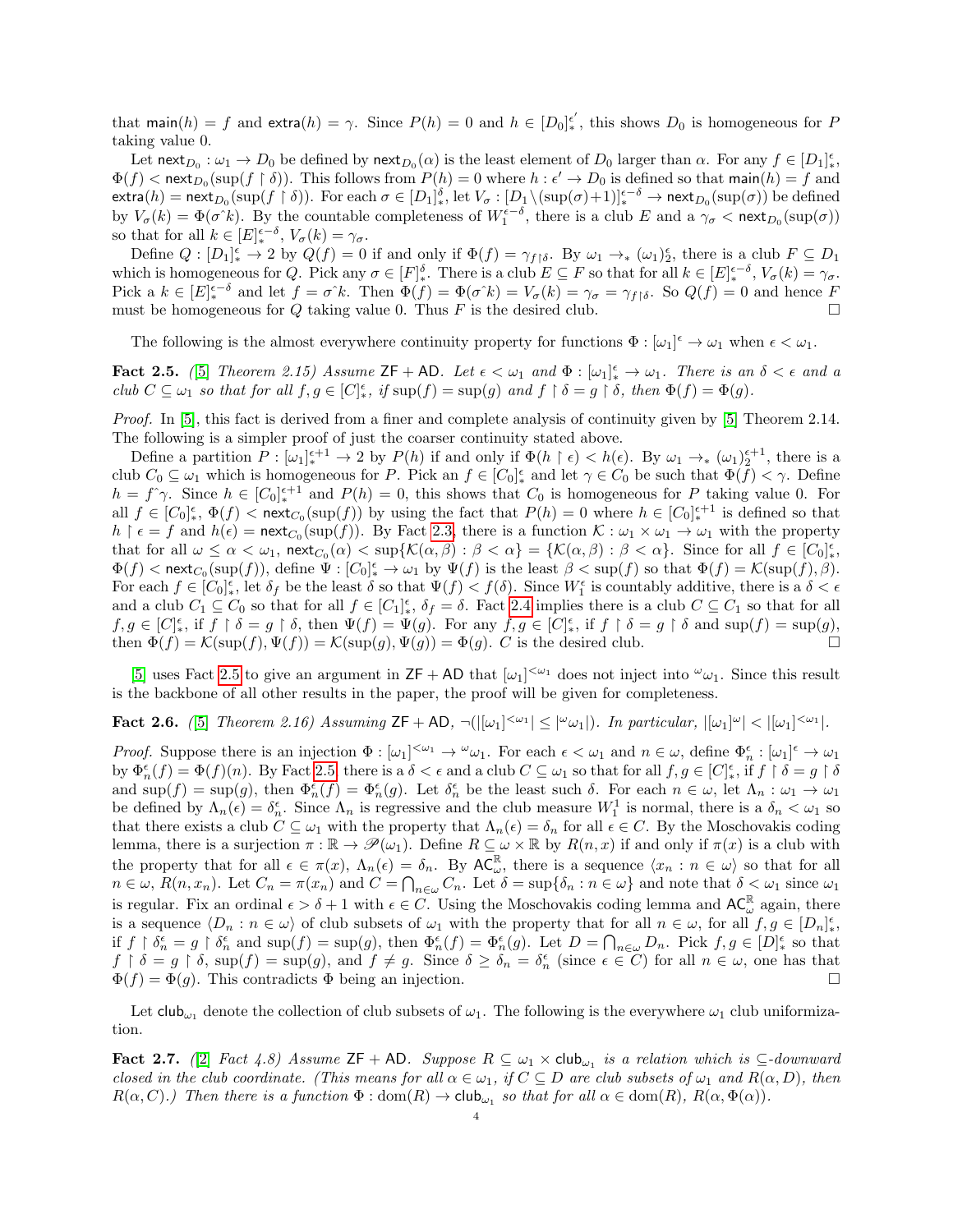The following is useful notation. If  $f : \omega_1 \to \omega_1$  and  $\epsilon < \omega_1$ , then let  $\text{drop}(f, \epsilon) : \omega_1 \to \omega_1$  be defined by  $\textsf{drop}(f, \epsilon)(\alpha) = f(\epsilon + \alpha)$ . The following argument appears in [\[5\]](#page-12-1) for just  $\omega_2$ . The next result adapts the arguments for all  $\omega_n$  such that  $2 \leq n < \omega$ .

<span id="page-4-1"></span>**Theorem 2.8.** Assume  $ZF + AD$ ,  $\neg(|[\omega_1]^{<\omega_1}] \leq \omega_{\omega_n}$  for all  $n \in \omega$ .

*Proof.* Suppose  $\Phi : [\omega_1]^{<\omega_1} \to \omega_n$  is an injection. Fact [2.6](#page-3-0) implies this is impossible if  $n \leq 1$ . So suppose  $n \geq 2$  and inductively this result has been shown for all  $k < n$ .

For each  $\epsilon < \omega_1$ , define a partition  $P_{\epsilon} : [\omega_1]_{*}^{\omega_1} \to 2$  by  $P_{\epsilon}(f) = 0$  if and only if  $\sup(\Phi(f \restriction \epsilon)) <$  $\rho_n([\text{drop}(f, \epsilon)]_{W_1^1}),$  where  $\rho_n : \mathfrak{V} \to \omega_n$  is cofinal. (Note that  $\sup(\Phi(f \restriction \epsilon)) < \omega_n$  since  $\Phi(f \restriction \epsilon) \in \omega_n$ ) and  $\text{cof}(\omega_n) = \omega_2$ .) By  $\omega_1 \to_{*} (\omega_1)_{2}^{\omega_1}$ , there is a club  $C \subseteq \omega_1$  which is homogeneous for  $P_{\epsilon}$ . Next, one will show C is homogeneous for  $P_{\epsilon}$  taking value 0. Pick any  $\sigma \in [C]_{*}^{\epsilon}$ . Since  $\rho_n$  is cofinal, there is an  $h \in [C]_*^{\omega_1}$  with  $\sup(\sigma) < h(0)$  and  $\sup(\Phi(\sigma)) < \rho_n([h]_{W_1})$ . Let  $f = \sigma^h$ . Note that  $f \in [C]_*^{\omega_1}$  and  $P_{\epsilon}(f) = 0$  since  $\sup(\Phi(f \restriction \epsilon)) = \sup(\Phi(\sigma)) < \rho_n([h]_{W_1}) = \rho_n([{\sf drop}(f,\epsilon)]_{W_1})$ . Thus C is homogeneous for  $P_{\epsilon}$  taking value 0. Fix a  $g \in [C]_{*}^{\omega_1}$ . Let  $\beta = \rho_n([g]_{W_1})$ . For any  $\sigma \in [C]_{*}^{\epsilon}$ , let  $\gamma_{\sigma}$  be the least  $\gamma < \omega_1$  so that sup $(\sigma) < g(\gamma)$ . Let  $f_{\sigma} = \sigma \hat{\sigma}$  drop $(g, \gamma_{\sigma})$  and note that  $f_{\sigma} \in [C]_{*}^{\omega_1}$ .  $P(f_{\sigma}) = 0$  implies that  $\sup(\Phi(\sigma)) < \rho_n([\textsf{drop}(f_\sigma,\epsilon)]_{W_1^1}) = \rho_n([g]_{W_1^1}) = \beta$  since  $[\textsf{drop}(f_\sigma,\epsilon)]_{W_1^1} = [g]_{W_1^1}$ . Let  $\beta_{\epsilon}$  be the least ordinal  $\gamma$  for which there exists a club  $D \subseteq \omega_1$  so that for all  $\sigma \in [D]_*^{\epsilon}$ ,  $\sup(\Phi(\sigma)) \leq \gamma$ . (The previous argument shows such objects exists as witnessed by  $\beta$  and C above.)

Define a relation  $R \subseteq \omega_1 \times \text{club}_{\omega_1}$  by  $R(\epsilon, D)$  if and only if for all  $\sigma \in [D]_*^{\epsilon}$ ,  $\text{sup}(\Phi(\sigma)) < \beta_{\epsilon}$ . Note that R is  $\subseteq$ -downward in the club<sub> $\omega_1$ </sub> coordinate and dom $(R) = \omega_1$ . By Fact [2.7,](#page-3-2) there is a sequence  $\langle C_{\epsilon} : \epsilon < \omega_1 \rangle$ so that for all  $\epsilon < \omega_1$ ,  $R(\epsilon, C_{\epsilon})$ . Let  $\delta = \sup\{\beta_{\epsilon} : \epsilon < \omega_1\}$  and note that  $\delta < \omega_n$  since  $\text{cof}(\omega_n) = \omega_2$ . Let  $B: \delta \to \omega_{n-1}$  be an injection. Define an injection  $\Psi: \bigcup_{\epsilon \leq \omega_1} [C_{\epsilon}]_*^{\epsilon} \to {}^{\omega}\omega_{n-1}$  by  $\Psi(\sigma)(n) = B(\Phi(\sigma)(n)).$ This is well defined since for all  $\sigma \in [C_{\epsilon}]_*^{\epsilon}$ ,  $\Phi(\sigma)(n) < \beta_{\epsilon} < \delta$ . Since  $|\bigcup_{\epsilon \leq \omega_1} [C_{\epsilon}]_*^{\epsilon}| = |[\omega_1]^{<\omega_1}|$ ,  $\Psi$  induces an injection of  $[\omega_1]^{<\omega_1}$  into  $\omega_{n-1}$ , which is impossible by the induction hypothesis.

Note that the next result implies Theorem [2.8;](#page-4-1) however, the proof is more tedious.

<span id="page-4-0"></span>**Theorem 2.9.** Assume  $ZF + AD$ ,  $\neg(|[\omega_1]^{<\omega_1}] \leq |\omega(\omega_\omega)|$ .

*Proof.* Suppose there is an injection  $\Phi : [\omega_1]^{<\omega_1} \to \omega_\omega$ . By the countable additivity of  $W_1^1$ , for each  $n \in \omega$ and  $\epsilon < \omega_1$ , there is a club C and an integer b so that  $\Phi(\sigma)(n) < \omega_b$  for all  $\sigma \in [C]_*^{\epsilon}$ . Let  $b_n^{\epsilon}$  be the least such integer. Again by the countable additivity of  $W_1^1$ , for each  $n \in \omega$ , there is a club D and an integer  $b_n$ so that for all  $\epsilon \in D$ ,  $b_n^{\epsilon} = b_n$ . By the Moschovakis coding lemma and  $AC_{\omega}^{\mathbb{R}}$ , there is a sequence  $\langle D_n : n \in \omega \rangle$ of club subsets of  $\omega_1$  so that for all  $\epsilon \in D_n$ ,  $b_n^{\epsilon} = b_n$ . Let  $D^* = \bigcap_{n \in \omega} D_n$ .

Claim 1: For each  $n \in \omega$ , there is a sequence  $\langle E_{\epsilon} : \epsilon \in D^* \rangle$  of club subsets of  $\omega_1$  and an injection  $I: A \to \omega_1$ , where  $A = {\Phi(\sigma)(n) : \sigma \in \bigcup_{\epsilon \in D^*} [E_{\epsilon}]^{\epsilon}_{*} }.$ 

To see Claim 1: Fix  $n \in \omega$ . Recall for each  $i \geq 2$ , there are cofinal maps  $\rho_i : \mathfrak{V} \to \omega_i$  of  $\mathfrak{V}$  (which has cardinality  $\omega_2$ ) into  $\omega_i$ . Define  $R \subseteq D^* \times \text{club}_{\omega_1}$  by  $R(\epsilon, C)$  if and only if for all  $\sigma \in [C]_*^{\epsilon}$ ,  $\Phi(\sigma)(n) < \omega_{b_n}$ . Since R is  $\subseteq$ -downward closed in the club<sub>ω1</sub>-coordinate and dom(R) = D<sup>\*</sup>, Fact [2.7](#page-3-2) implies there is a sequence  $\langle C'_{\epsilon} : \epsilon \in D^* \rangle$  so that for all  $\epsilon \in D^*$ ,  $R(\epsilon, C'_{\epsilon})$ . Let  $C^{b_n}_{\epsilon} = C'_{\epsilon}$ ,  $a_{b_n} = b_n$ , and  $\Psi_{b_n} : \bigcup_{\epsilon \in D^*} [C^{b_n}_{\epsilon}]^{\epsilon}_* \to \omega_{a_{b_n}}$ be defined by  $\Psi_{b_n}(\sigma) = \Phi(\sigma)(n)$ . (In the following construction, the indices of the objects created will be decreasing.)

Suppose for  $0 < k \leq b_n$ , the following objects have been defined.

- For all  $k \leq j \leq b_n$ ,  $a_j \leq b_n$  and for all  $k < j \leq b_n$ , if  $a_j > 1$ , then  $a_{j-1} < a_j$ .
- For all  $k \leq j \leq b_n$ ,  $\langle C_{\epsilon}^j : \epsilon \in D^* \rangle$  is a sequence of clubs and for all  $k \leq j_0 \leq j_1 \leq b_n$ ,  $C_{\epsilon}^{j_0} \subseteq C_{\epsilon}^{j_1}$ .
- For all  $k \leq j \leq b_n$ ,  $\Psi_j : \bigcup_{\epsilon \in D^*} [C^j_{\epsilon}]^{\epsilon}_* \to \omega_{a_j}$ .

• For  $k < j \le b_n$ ,  $I_j : T_j \to \omega_{a_{j-1}}$  is an injection where  $T_j = {\Psi_j(\sigma) : \sigma \in \bigcup_{\epsilon \in D^*} [C_{\epsilon}^j]^{\epsilon} }$ .

Next, one will define  $a_{k-1}, C_{\epsilon}^{k-1}$  for each  $\epsilon \in D^*$ ,  $\Psi_{k-1}, I_k$ , and  $T_k$  with the above property at  $k-1$ .

 $(\text{Case I: } a_k > 1.)$  Fix  $\epsilon \in D^*$ . Define  $P_{\epsilon}^k : [C_{\epsilon}^k]_{*}^{\omega_1} \to 2$  by  $P_{\epsilon}^k(f) = 0$  if and only if  $\Psi_k(f \restriction \epsilon)$  $\rho_{a_k}([\text{drop}(f, \epsilon)]_{W_1^1})$ . By  $\omega_1 \to_{*} (\omega_1)_2^{\omega_1}$ , there is a club  $K \subseteq C_{\epsilon}^k$  which is homogeneous for  $P_{\epsilon}^k$ . Fix a  $\sigma \in [K]_{*}^{\epsilon}$ . Pick any  $\ell \in [K]_{*}^{\omega_1}$  so that  $\ell(0) > \sup(\sigma)$  and  $\Psi_k(\sigma) < \rho_{a_k}([\ell]_{W_1^1})$  which is possible since  $\rho_{a_k} : \mathfrak{V} \to \omega_{a_k}$ is cofinal. Let  $f = \sigma^{\gamma} \ell$ . Note that  $P_{\epsilon}^{k}(f) = 0$  since  $\Psi_{k}(f \restriction \epsilon) = \Psi_{k}(\sigma) < \rho_{a_{k}}([\ell]_{W_{1}^{1}}) = \rho_{a_{k}}([\text{drop}(f, \epsilon)]_{W_{1}^{1}})$ . Since  $f \in [K]_{*}^{\omega_1}$ , K is homogeneous for  $P_{\epsilon}^{k}$  taking value 0.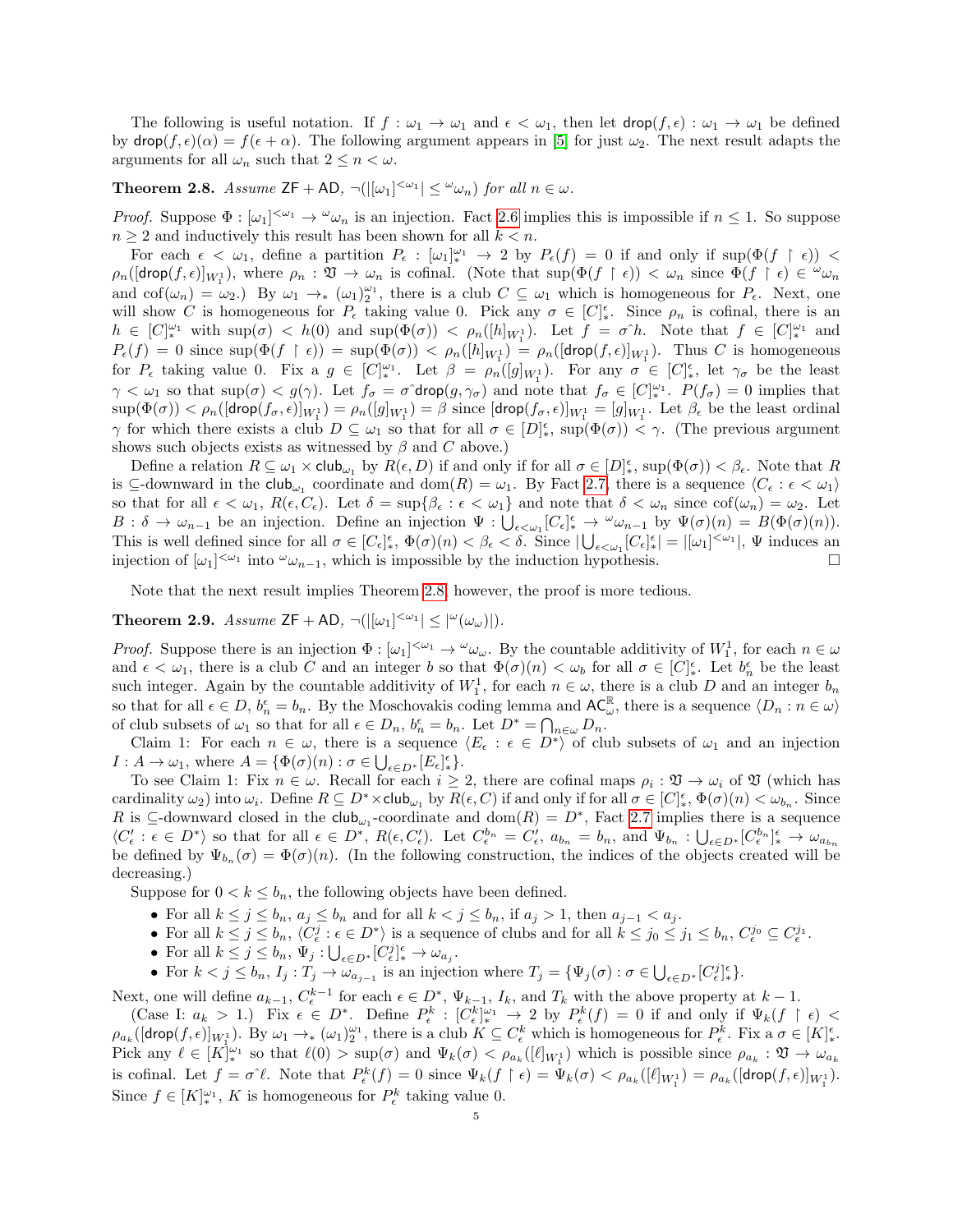Now fix an  $\ell \in [K]_{*}^{\omega_1}$  and let  $\beta = \rho_{a_k}([\ell]_{W_1^1})$ . For any  $\sigma \in [K]_{*}^{\epsilon}$ , let  $\gamma_{\sigma}$  be the least  $\gamma$  so that  $\sup(\sigma) < \ell(\gamma)$ . Let  $f_{\sigma} = \sigma^2 d \text{rop}(\ell, \gamma_{\sigma})$ .  $P_{\epsilon}^k(f_{\sigma}) = 0$  implies that  $\Psi_k(\sigma) = \Psi_k(f_{\sigma} \upharpoonright \epsilon) < \rho_{a_k}([\text{drop}(f_{\sigma}, \epsilon)]_{W_1^1}) = \rho_{a_k}([\ell]_{W_1^1}) = \beta$ since  $[\text{drop}(f_\sigma, \epsilon)]_{W_1^1} = [\ell]_{W_1^1}$ . It has been shown that there is a  $\bar{\beta}$  so that there exists a club  $\bar{K} \subseteq C_{\epsilon}^k$  with the property that for all  $\sigma \in [\bar{K}]_*^{\epsilon}$ ,  $\Psi_k(\sigma) < \beta$ . Let  $\beta_{\epsilon}$  be the least such  $\bar{\beta} \geq \omega$  with this property. Let  $\delta = \sup \{ \beta_{\epsilon} : \epsilon \in D^* \}.$  Since  $a_k > 1$ ,  $\mathrm{cof}(\omega_{a_k}) = \omega_2$  so  $\delta < \omega_{a_k}$ .

Now define  $S \subseteq D^* \times \mathsf{club}_{\omega_1}$  by  $S(\epsilon, K)$  if and only if  $K \subseteq C_{\epsilon}^k$  and for all  $\sigma \in [K]_{*}^{\epsilon}$ ,  $\Psi_k(\sigma) < \delta$ . Note that dom(S) =  $D^*$  by the previous discussion and S is  $\subseteq$ -downward closed in the club<sub>ω1</sub>-coordinate. By Fact [2.7,](#page-3-2) there is a sequence of clubs  $\langle C_{\epsilon}^{k-1} : \epsilon \in D^* \rangle$  with the property that for all  $\epsilon \in D^*$ ,  $S(\epsilon, C_{\epsilon}^{k-1})$ . For all  $\sigma \in \bigcup_{\epsilon \in D^*} [C_{\epsilon}^{k-1}]_{*}^{\epsilon}$ ,  $\Psi_k(\sigma) < \beta_{|\sigma|} < \delta < \omega_{a_k}$ . Since  $\omega \leq \delta < \omega_{a_k}$ , there is an  $a_{k-1} < a_k$  so that  $\omega_{a_{k-1}} \leq \delta < \omega_{a_{k-1}+1}$ . Let  $I_k : \delta \to \omega_{a_{k-1}}$  be an injection. Let  $T_k = {\Psi_k(\sigma) : \sigma \in \bigcup_{\epsilon \in D^*} [C_{\epsilon}^{k-1}]_*^{\epsilon}}$  and note that the restriction  $I_k: T_k \to \omega_{a_{k-1}}$  is an injection. Let  $\Psi_{k-1}: \bigcup_{\epsilon \in D^*} [C_{\epsilon}^{k-1}]_{*}^{\epsilon} \to \omega_{a_{k-1}}$  be defined by  $I_k \circ \Psi_k$ .

(Case II:  $a_k \leq 1$ ) Let  $a_{k-1} = a_k$ ,  $C_{\epsilon}^{k-1} = C_{\epsilon}^k$  for each  $\epsilon \in D^*$ ,  $T_k = {\Psi_k(\sigma) : \sigma \in \bigcup_{\epsilon \in D^*} [C_{\epsilon}^{k-1}]_{*}^{\epsilon} }$ ,  $I_k: T_k \to \omega_{a_{k-1}}$  be the inclusion map, and  $\Psi_{k-1} = \Psi_k$ .

By recursion, one has constructed  $\langle a_k : 0 \le k \le b_n \rangle$ ,  $\langle C_{\epsilon}^k : \epsilon \in D^* \rangle : 0 \le k \le b_n \rangle$ ,  $\langle T_k : 0 \le k \le b_n \rangle$ , and  $\langle I_k : 0 \le k \le b_n \rangle$ . Since  $a_{k-1} < a_k$  for all  $0 \le k \le b_n$  such that  $a_k > 1$  and  $a_{b_n} = b_n$ , one must have that  $a_0 \leq 1$ . For each  $\epsilon \in D^*$ , let  $E_{\epsilon} = C_{\epsilon}^0$  and  $I: A \to \omega_1$  be defined by  $I = I_1 \circ ... \circ I_{b_n}$ , where recall that  $A = \{ \Phi(\sigma)(n) : \sigma \in \bigcup_{\epsilon \in D^*} [E_{\epsilon}]_*^{\epsilon} \}.$  This completes the proof of Claim 1.

Using Claim 1, the Moschovakis coding lemma, and  $AC_{\omega}^{\mathbb{R}}$ , there exist sequences  $\langle\langle E_{\epsilon}^n : \epsilon \in D^* \rangle : n \in \omega \rangle$ and  $\langle I_n : n \in \omega \rangle$  so that for all  $n \in \omega$ ,  $I_n : A_n \to \omega_1$  is an injection where  $A_n = \{ \Phi(\sigma)(n) : \sigma \in \bigcup_{\epsilon \in D^*} [E_{\epsilon}^n]_{\epsilon}^{\epsilon} \}.$ For each  $\epsilon \in D^*$ , let  $E_{\epsilon} = \bigcap_{n \in \omega} E_{\epsilon}^n$ . Let  $\Sigma : \bigcup_{\epsilon \in D^*} [E_{\epsilon}]_{*}^{\epsilon} \to {}^{\omega}\omega_1$  be defined by  $\Sigma(\sigma)(n) = I_n(\Phi(\sigma)(n))$ . Now suppose  $\sigma_0, \sigma_1 \in \bigcup_{\epsilon \in D^*} [E_{\epsilon}]^{\epsilon}_{*}$  and  $\sigma_0 \neq \sigma_1$ . Since  $\Phi$  is an injection,  $\Phi(\sigma_0) \neq \Phi(\sigma_1)$ . Thus there is some  $n \in \omega$ so that  $\Phi(\sigma_0)(n) \neq \Phi(\sigma_1)(n)$ . Since  $\Phi(\sigma_0)(n)$ ,  $\Phi(\sigma_1)(n) \in A_n$  and  $I_n : A_n \to \omega_1$  is an injection, one has that  $\Sigma(\sigma_0) \neq \Sigma(\sigma_1)$  because  $\Sigma(\sigma_0)(n) = I_n(\Phi(\sigma_0)(n)) \neq I_n(\Phi(\sigma_1)(n)) = \Sigma(\sigma_1)(n)$ . It has been shown that  $\Sigma$  is an injection. Since  $|\bigcup_{\epsilon \in D^*} [E_{\epsilon}]_{*}^{\epsilon}| = |[\omega_1]^{<\omega_1}|$ ,  $\Sigma$  induces an injection from  $[\omega_1]^{<\omega_1}$  to  $\omega_{\omega_1}$ . This is impossible by Fact [2.6.](#page-3-0)  $\Box$ 

## 3. Uniform Choice of Unbounded Subsets and Bounding Prewellorderings

Since AD has a limited amount of choice, this section will establish two results concerning the ability to make uniform choices. Fact [3.3](#page-5-0) will show that if  $\langle \nu_{\alpha} : \alpha < \omega_1 \rangle$  is a sequence of limit ordinals bounded below Θ of cofinality less than or equal to  $\omega_1$ , then there is a sequence  $\langle K_\alpha : \alpha < \omega_1 \rangle$  so that each  $K_\alpha$ is an unbounded subset of  $\nu_{\alpha}$  of size less than or equal to  $\omega_1$ . Fact [3.10](#page-9-0) will show that if  $\langle \delta_{\alpha} : \alpha < \omega_1 \rangle$ is a sequence of limit ordinals bounded below  $\Theta$  with cofinality greater than  $\omega_1$ , then there is a sequence  $\langle (P_\alpha, \preceq_\alpha) : \alpha < \omega_1 \rangle$  so that each  $\preceq_\alpha$  is a  $\Sigma^1_2$  bounded prewellordering on  $P_\alpha$  of length  $\delta_\alpha$ . These two results will be used to establish Theorem [4.4.](#page-10-0)

**Definition 3.1.** Let  $2 \leq \alpha < \omega_1$ . For  $s \in \{\omega_\alpha\}$ , let  $N_s^\alpha = \{f \in \omega_\alpha : s \subseteq f\}$ . Give  $\omega_\alpha$  the topology generated by  $\{N_s^{\alpha}: s \in \langle\omega_1 \alpha\rangle\}$  as a basis. Using this topology, one can define the usual category notions. Note that since  $\alpha$  is countable,  $\alpha \alpha$  is homeomorphic to the usual topology on  $\alpha \omega$ . Let surj<sub>α</sub> be the set of functions  $f: \omega \to \alpha$  which are surjections, i.e.  $f[\omega] = \alpha$ . Observe that surj<sub>α</sub> is a comeager subset of  $\omega_{\alpha}$ .

Under AD, the meager ideal on  $\omega_{\omega}$  has full wellordered additivity. That is, if  $\lambda \in ON$  and  $\langle A_{\alpha} : \alpha < \lambda \rangle$ is a sequence of meager subsets of  $\omega_{\omega}$ , then  $\bigcup_{\alpha<\lambda} A_{\alpha}$  is a meager subset of  $\omega_{\omega}$ . Since,  $\omega_{\omega}$  and  $\omega_{\alpha}$  are homeomorphic for each  $\alpha < \omega_1$ , the meager ideal on  $\omega_{\alpha}$  also has full wellordered additivity.

The following is a simple form of the Kechris-Woodin generic coding function [\[11\]](#page-12-8) for  $\omega_1$ .

<span id="page-5-1"></span>**Fact 3.2.** There is a function  $\mathfrak{G}: \omega_1 \to \mathbb{W}$  so that for  $\alpha < \omega_1$ , if  $f \in \text{surj}_{\alpha}$ , then  $\text{ot}(\mathfrak{G}(f)) = \alpha$ .

*Proof.* Let  $f \in \omega_\alpha$ . Let  $A_f = \{n \in \omega : (\forall m)(m \leq n \Rightarrow f(m) \neq f(n))\}$ . Define  $\mathfrak{G}(f)$  to be the element of WO with domain  $A_f$  so that for all  $m, n \in A_f$ ,  $m  $\mathfrak{g}(f)$  n if and only if  $f(m) < f(n)$ . Note that if  $f \in \mathsf{surj}_{\alpha}$ ,$ then  $(A_f, \langle \mathfrak{g}_f, \cdot \rangle)$  is order isomorphic to  $\alpha$ .

<span id="page-5-0"></span>**Fact 3.3.** Assume ZF + AD. Let  $\langle \nu_{\alpha} : \alpha \langle \omega_1 \rangle$  be a sequence of limit ordinals so that for all  $\alpha \langle \omega_1 \rangle$  $\text{cof}(\nu_{\alpha}) \leq \omega_1$  and  $\text{sup}\{\nu_{\alpha} : \alpha < \omega_1\} < \Theta$ . Then there is a sequence  $\langle K_{\alpha} : \alpha < \omega_1 \rangle$  so that for all  $\alpha < \omega_1$ ,  $K_{\alpha} \subseteq \nu_{\alpha}, |K_{\alpha}| \leq \omega_1$ , and sup  $K_{\alpha} = \nu_{\alpha}$ .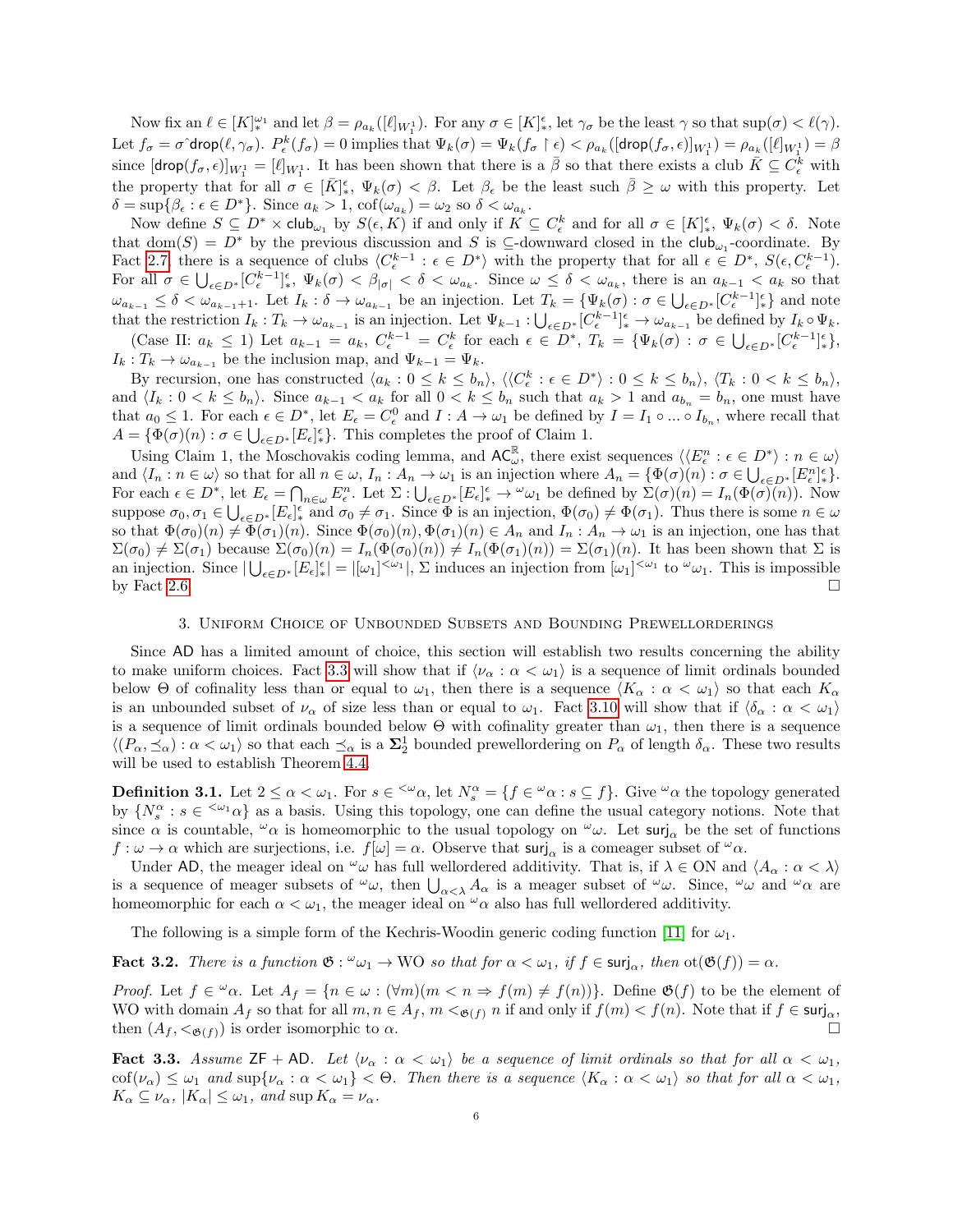Proof. Let  $\delta = \sup \{ \nu_\alpha : \alpha < \omega_1 \} < \Theta$ . By the Moschovakis coding lemma, there is a surjection  $\pi : \mathbb{R} \to$  $\mathscr{P}(\delta)$ . Define a relation  $S \subseteq WO \times \mathbb{R}$  by  $S(w,r)$  if and only if  $\pi(r)$  codes a function  $\rho : \omega_1 \to \nu_{\text{ot}(w)}$  such thatsup  $\rho[\omega_1] = \nu_{\text{ot}(\omega)}$ . By the finer form of the Moschovakis coding lemma ([\[14\]](#page-13-2) 7D.5 or [\[6\]](#page-12-6) Theorem 2.12) applied to the pointclass  $\Sigma_2^1$  and the  $\Sigma_2^1$  (and even  $\Pi_1^1$ ) prewellordering on WO given by the ordertype function, there is relation  $R$  with the following properties.

- $R \subseteq S$  and R is  $\Sigma_2^1$ .
- For all  $\alpha < \omega_1$ ,  $R \cap (WO_{\alpha} \times \mathbb{R}) \neq \emptyset$ .

Let  $T \subseteq WO \times \mathbb{R}$  be defined by

$$
T(w,r) \Leftrightarrow (\exists v)(v \in \mathcal{WO} \land \mathit{ot}(v) = \mathit{ot}(w) \land R(v,r)).
$$

T is  $\Sigma_2^1$ , dom(T) = WO, and for all  $w \in \text{WO}$ ,  $T(w,r)$  if and only if  $\pi(r)$  codes a function  $\rho : \omega_1 \to \nu_{\text{ot}(w)}$ such that  $\sup \rho[\omega_1] = \nu_{\text{ot}(w)}$ . Since T is  $\Sigma_2^1$ , the scale property for  $\Sigma_2^1$  ([\[9\]](#page-12-9) Corollary 3.8) implies (by [\[14\]](#page-13-2) 4E.4) that T has a uniformization function  $\Psi' : WO \to \mathbb{R}$ , i.e. for all  $w \in WO$ ,  $T(w, \Psi'(w))$ . For each  $w \in \text{WO}$ , let  $\Psi(w) = \pi(\Psi'(w))$ , i.e.  $\Psi(w)$  is the unbounded function from  $\omega_1$  into  $\nu_{\text{ot}(w)}$  coded by  $\Psi'(w)$ .

Define a partial function H as follows. For  $\alpha < \omega_1$ ,  $\beta < \omega_1$ , and  $s \in \langle \omega_\alpha, (\alpha, \beta, s) \in \text{dom}(H) \rangle$  if and only if there is an  $\eta < \nu_\alpha$  such that  $\{f \in N_s^\alpha \cap \text{surj}_\alpha : \Psi(\mathfrak{G}(f))(\beta) = \eta\}$  is comeager in  $N_s^\alpha$ . If  $(\alpha, \beta, s) \in \text{dom}(H)$ , then let  $H(\alpha, \beta, s)$  be the unique  $\eta$  with the above property.

Define  $K_{\alpha} = \{H(\alpha,\beta,s) : (\alpha,\beta,s) \in \text{dom}(H)\}\$ . Note  $|K_{\alpha}| \leq \omega_1$ . It remains to show that sup  $K_{\alpha} = \nu_{\alpha}$ . Fix  $\gamma < \nu_\alpha$ . For each  $f \in \text{surj}_\alpha$ , let  $\beta_f$  be the least  $\beta < \omega_1$  so that  $\Psi(\mathfrak{G}(f))(\beta) > \gamma$ . For each  $\beta < \omega_1$ , let  $B_{\beta} = \{f \in \mathsf{surj}_{\alpha} : \beta_f = \beta\}$ . Since  $\mathsf{surj}_{\alpha}$  is comeager,  $\mathsf{surj}_{\alpha} = \bigcup_{\beta < \omega_1} B_{\beta}$ , and wellordered unions of meager subsets of  $\alpha$  are meager, there is a  $\beta^* < \omega_1$  so that  $B_{\beta^*}$  is nonmeager. For each  $\zeta > \gamma$ , let  $C_{\zeta} = \{f \in B_{\beta^*} : \Psi(\mathfrak{G}(f))(\beta^*) = \zeta\}.$  Since  $B_{\beta^*}$  is nonmeager,  $B_{\beta^*} = \bigcup_{\zeta > \gamma} C_{\zeta}$ , and wellordered unions of meager subsets of  $\omega_{\alpha}$  are meager, there is a  $\zeta^* > \gamma$  so that  $C_{\zeta^*}$  is nonmeager. By the Baire property, there is an  $s \in \omega$  so that  $C_{\zeta^*}$  is comeager in  $N_s^{\alpha}$ . Then for comeagerly many  $f \in N_s^{\alpha}$ ,  $\Psi(\mathfrak{G}(f))(\beta^*) = \zeta^* > \gamma$ . Hence  $(\alpha, \beta^*, s) \in \text{dom}(H)$  and  $H(\alpha, \beta^*, s) = \zeta^* > \gamma$ . Thus  $\zeta^* \in K_\alpha$ . Since  $\gamma < \nu_\alpha$  was arbitrary, sup  $K_\alpha = \nu_\alpha$ .  $\Box$ 

Let  $\Gamma$  be a (boldface) pointclass,  $\Gamma$  be the dual pointclass of  $\Gamma$ , and  $\Delta = \Gamma \cap \Gamma$ . Let  $\delta(\Gamma)$  be the supremum of the prewellorderings on R which belong to  $\Delta$ . Let  $v(\Gamma)$  be the supremum of the  $\Gamma$  wellfounded relations on R. If  $A \in \mathscr{P}(\mathbb{R})$ , then let  $\mathsf{rk}_W(A)$  denote the Wadge rank of A (which exists assuming  $\mathsf{DC}_{\mathbb{R}}$ ). If  $\Gamma$  is a pointclass, then let  $o(\Gamma) = \sup\{rk_W(A) : A \in \Gamma\}.$ 

<span id="page-6-0"></span>Fact 3.4. ([\[6\]](#page-12-6) Lemma 2.13 and 2.16) Suppose  $\Gamma$  is a nonselfdual pointclass, closed under  $\forall^{\mathbb{R}}, \vee, \wedge$ , and has the prewellordering property. Then  $\delta(\Gamma) = v(\Gamma)$  and is a regular cardinal.

<span id="page-6-1"></span>Fact 3.5. ([\[10\]](#page-12-10) Lemma 2.3) Assume  $ZF + AD + DC_R$ . Suppose  $\Delta$  is a (boldface) pointclass closed under  $\neg$ ,  $\wedge$ , and  $\forall^{\mathbb{R}}$ . Then  $o(\Delta) = \delta(\Delta)$ .

<span id="page-6-2"></span>**Fact 3.6.** Assume  $ZF + AD + DC_{\mathbb{R}}$ . Suppose  $\Gamma$  is a nonselfdual pointclass closed under  $\exists^{\mathbb{R}}, \forall^{\mathbb{R}}, \wedge, \vee,$  and has the prewellordering property. Let  $\Delta = \Gamma \cap \check{\Gamma}$ . Then  $\delta = \delta(\Gamma) = \delta(\Delta) = o(\Delta)$  is a regular cardinal. Let C be the set of  $\eta < \delta$  so that  $\Upsilon_{\eta} = \{A \subseteq \mathbb{R} : \text{rk}_W(A) < \eta\}$  is a pointclass closed under  $\exists^{\mathbb{R}}$ . C is a club subset of δ.

Proof. The first statement follows from Fact [3.4](#page-6-0) and Fact [3.5.](#page-6-1) It remains to show that the set C defined above is a club subset of  $\delta$ .

If  $A \subseteq \mathbb{R}$ , then the pointclass  $\Sigma_1^1(A)$  is the smallest nonselfdual pointclass containing A and closed under  $\exists \mathbb{R}, \wedge$ , and  $\vee$ . Uniformly from A, one can obtain a universal set U for  $\Sigma_1^1(A)$ . (See [\[13\]](#page-13-3) Section 3.) Note that  $\Delta$  is also closed under  $\exists \mathbb{R}, \forall \mathbb{R}, \wedge$ , and  $\vee$ . Thus if  $A \in \Delta$ , then  $\Sigma_1^1(A) \subseteq \Delta$ .

Let  $\gamma < \delta$ . Since  $\delta = o(\Delta)$ , find some  $A \in \Delta$  so that  $\gamma < r \cdot k_W(A)$ . Let  $A_0$  be a universal set for  $\Sigma_1^1(A)$ . If  $A_n$  has been defined, let  $A_{n+1}$  be a universal set for  $\Sigma_1^1(\mathbb{R} \setminus A_n) \subseteq \Gamma$ . Let  $\xi_n = \text{rk}_W(A_{n+1})$ and note that  $\xi_n < \delta$  since  $A_{n+1} \in \Delta$ . Let  $\eta = \sup_{n \in \omega} \xi_n$  and observe that  $\eta < \delta$  since  $\delta$  is regular. The claim is that  $\Upsilon_{\eta}$  is closed under  $\exists^{\mathbb{R}}$ . Suppose  $B \subseteq \mathbb{R} \times \mathbb{R}$  and  $\mathsf{rk}_W(B) < \eta$ . There is an  $n < \omega$  so that  $\mathsf{rk}_W(B) < \xi_n$ . Thus  $B \in \Sigma^1_1(\mathbb{R} \setminus A_n)$ . Since  $\Sigma^1_1(\mathbb{R} \setminus A_n)$  is closed under  $\exists^{\mathbb{R}}, \exists^{\mathbb{R}} B \in \Sigma^1_1(\mathbb{R} \setminus A_n)$  and thus  $\mathsf{rk}_W(\exists^{\mathbb{R}} B) \leq \mathsf{rk}(A_{n+1}) = \xi_n < \eta$ . It has been shown that  $\eta \in C$  and  $\gamma < \eta$ . This shows that C is unbounded. Suppose  $\xi$  is a limit of elements of C. Suppose  $B \subseteq \mathbb{R} \times \mathbb{R}$  and  $\mathsf{rk}_W(B) < \xi$ . There is a  $\xi' < \xi$  with  $\xi' \in C$ so that  $rk_W(B) < \xi' < \xi$ . Since  $B \in \Upsilon_{\xi'}$  and  $\Upsilon_{\xi'}$  is closed under  $\exists^{\mathbb{R}}, \exists^{\mathbb{R}}B \in \Upsilon_{\xi'}$ . Hence  $rk_W(\exists^{\mathbb{R}}B) < \xi' < \xi$ . Thus  $\Upsilon_{\xi}$  is closed under  $\exists^{\mathbb{R}}$ . It has been shown that C is a club.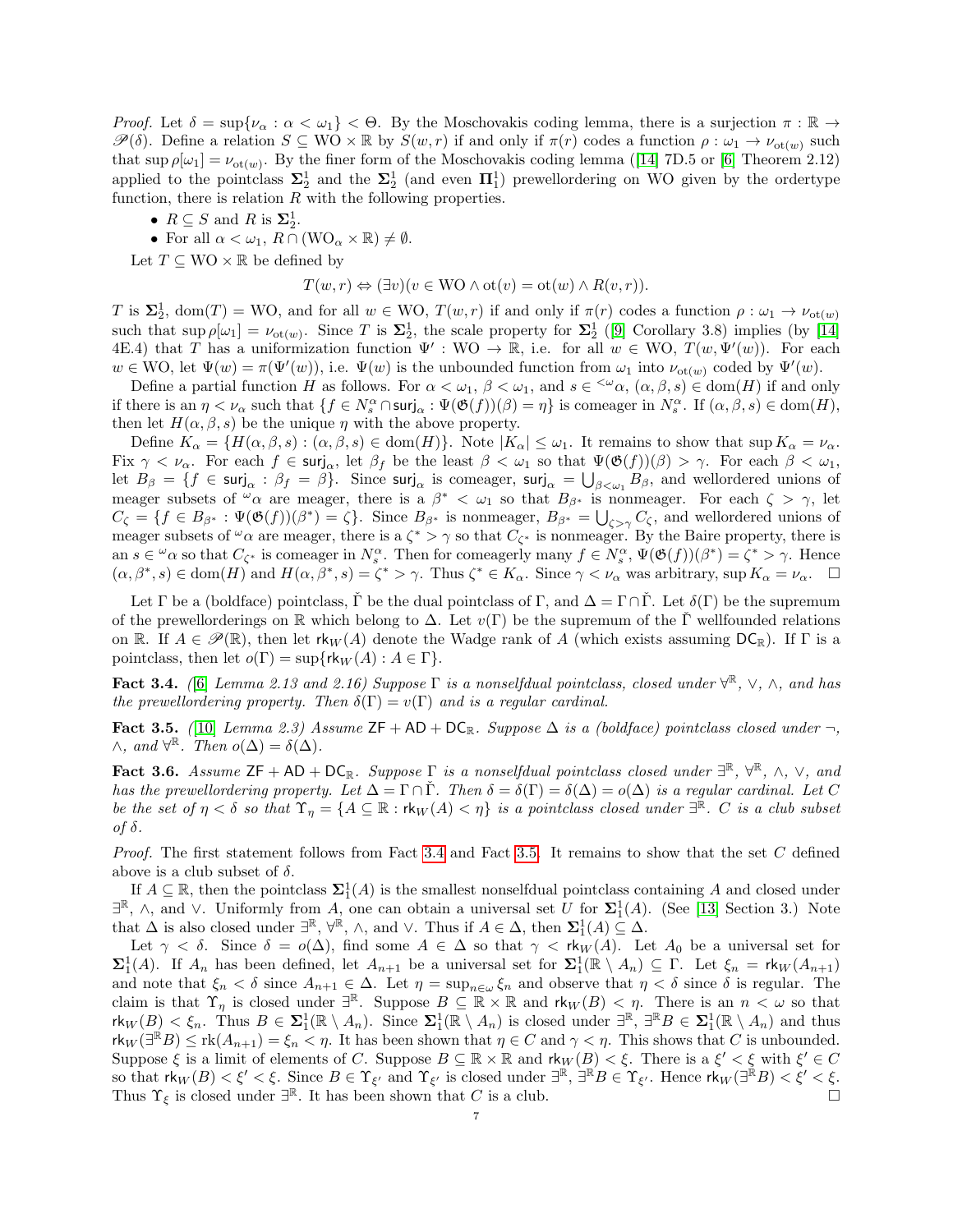For any  $A \subseteq \mathbb{R}$ , an example of such a pointclass closed under  $\exists^{\mathbb{R}}, \forall^{\mathbb{R}}, \wedge, \vee$ , having the prewellordering property, and containing A is  $\Sigma_1^{L(A,\mathbb{R})}$ . Let  $\delta_A$  denote the first  $\Sigma_1$ -stable ordinal of  $L(A,\mathbb{R})$ , i.e. the least  $\delta$  so that  $L_{\delta}(A,\mathbb{R}) \prec_1 L(A,\mathbb{R})$ . Arguments from [\[13\]](#page-13-3) Section 2.4 and [\[10\]](#page-12-10) Lemma 2.3 imply that  $\delta_A = o(\mathbf{\Delta}_1^{L(A,\mathbb{R})}) = \delta(\mathbf{\Sigma}_1^{\hat{L}(A,\mathbb{R})}).$ 

<span id="page-7-0"></span>Fact 3.7. (Steel; [\[15\]](#page-13-4) Theorem 2.1) Assume ZF+AD+DC<sub>R</sub>. Let  $\Gamma$  be a nonselfdual pointclass and  $\Delta = \Gamma \cap \Gamma$ . Suppose  $\exists \mathbb{R} \Delta \subseteq \Delta$ . Suppose  $\kappa < \text{cof}(\omicron(\Delta))$ . If A is  $\kappa$ -Suslin and  $B \in \Gamma$ , then  $A \cap B \in \Gamma$ .

The next result is a finer version of Steel's result concerning Suslin bounded prewellorderings with a particular emphasis on a bound for the Wadge rank of the desired prewellordering.

<span id="page-7-1"></span>Fact 3.8. (Steel) Assume  $ZF + AD + DC_R$ . Let  $\delta$  be such that cof( $\delta$ )  $\geq \omega_2$ . Suppose  $\kappa$  is such that  $\kappa > \delta$  and there is a pointclass  $\Gamma^*$  which is closed under  $\forall^{\mathbb{R}}, \exists^{\mathbb{R}}, \wedge, \vee,$  has the prewellordering property, and  $o(\Gamma^*) = o(\Delta^*) = \kappa$ , where  $\Delta^* = \Gamma^* \cap \check{\Gamma}^*$ . Then there is a prewellordering  $(P, \preceq)$  with the following properties.

- The length of  $(P, \preceq)$  is  $\delta$ . Let  $\varphi : P \to \delta$  be the associated norm of  $\preceq$ .
- $\bullet \varphi : P \to \delta$  satisfies  $\Sigma_2^1$  bounding, which means that for all  $\Sigma_2^1 S \subseteq P$ , there is  $a \zeta < \delta$  so that  $\varphi[S] \subseteq \zeta$ .
- rk $_W(P) < \kappa$  and  $\text{rk}_W(\preceq) < \kappa$ .

Proof. This argument follows the template from [\[6\]](#page-12-6) Theorem 2.28 with additional complexity calculations. Let  $\nu = \text{cof}(\delta)$ . Let  $\eta$  be the  $\nu^{\text{th}}$ -element of the club  $C \subseteq \kappa$  from Fact [3.6.](#page-6-2) Then  $\Upsilon_{\eta} = \{A \subseteq \mathbb{R} : \text{rk}_W(A) < \eta\}$ is a pointclass closed under  $\exists^{\mathbb{R}}$ . Let  $B \subseteq \mathbb{R}$  be such that  $rk_W(B) = \eta$ . Let  $\Gamma = \{A \subseteq \mathbb{R} : A \leq_W B\}$ . By a basicproperty of the Wadge degrees ([\[16\]](#page-13-5) Corollary 3.5), Γ is nonselfdual because  $\text{cof}(\mathsf{rk}_W(B)) > \omega$ . Also observe  $\Upsilon_{\eta} = \Gamma \cap \check{\Gamma}$ .

Fix some recursive coding of continuous functions  $F : \mathbb{R} \to \mathbb{R}$  by  $\mathbb{R}$ . If  $x \in \mathbb{R}$ , then let  $\Sigma_x : \mathbb{R} \to \mathbb{R}$  denote the continuous function coded by x. Let  $\pi : \omega \times \omega \to \omega$  be a recursive bijection. If  $x \in \mathbb{R} = \omega \omega$  and  $n \in \omega$ , then let  $x^{[n]}(k) = x(\pi(n,k)).$ 

Let  $E \subseteq \mathbb{R}$  be defined by  $x \in E$  if and only if  $\Sigma_{x^{[0]}}^{-1}[B] = \mathbb{R} \setminus \Sigma_{x^{[1]}}^{-1}[B]$ . Note that  $E \in \Delta^*$  since  $\Delta^*$  is closed under  $\vee$ ,  $\wedge$ ,  $\neg$ ,  $\forall^{\mathbb{R}}$ , and  $\exists^{\mathbb{R}}$ . Therefore  $\mathsf{rk}_W(E) < \kappa$ . Note that if  $x \in E$ , then  $\Sigma_{x^{[0]}}^{-1}[B] = \mathbb{R} \setminus \Sigma_{x^{[1]}}^{-1}[B]$  which implies that  $\Sigma_{x^{[0]}}^{-1}[B] \in \Gamma \cap \check{\Gamma} = \Upsilon_{\eta}$ ; and for every  $A \in \Upsilon_{\eta} = \Gamma \cap \check{\Gamma}$ , there is some  $x \in E$  so that  $A = \Sigma_{x^{[0]}}^{-1}[B]$ . Define a prewellordering  $\varphi_0: E \to \eta$  by  $\varphi_0(x) = \mathsf{rk}_W(\Sigma_{x^{[0]}}^{-1}[B])$ . For all  $x, y \in E$ , define  $x \preceq_{\varphi_0} y$  if and only if  $\varphi_0(x) \leq \varphi_0(y)$ . Note that  $x \preceq_{\varphi_0} y$  if and only if

$$
(\exists^{\mathbb{R}} z)(\Sigma_{x^{[0]}}^{-1}[B]=\Sigma_{z}^{-1}[\Sigma_{y^{[0]}}^{-1}[B]]).
$$

Thus the prewellordering  $\preceq_{\varphi_0}$  associated to  $\varphi_0$  belongs to  $\Delta^*$  and hence has Wadge rank below  $\kappa$ .

Next, one seeks to show that  $\varphi_0: E \to \eta$  is  $\Sigma_2^1$  bounded. Let  $S \subseteq E$  be a  $\Sigma_2^1$  set (so it is also an  $\omega_1$ -Suslin set). Suppose for the sake of contradiction that  $\sup \varphi_0[S] = \eta$ . Define  $F_0 \subseteq \mathbb{R} \times \mathbb{R}$  by

$$
F_0(x, y) \Leftrightarrow (x \in S \land \Sigma_{x^{[0]}}(y) \in B) \Leftrightarrow (x \in S \land \Sigma_{x^{[1]}}(y) \notin B).
$$

Since  $\Upsilon_{\eta} = \Gamma \cap \check{\Gamma}$  is closed under  $\exists^{\mathbb{R}}$  and  $\omega_1 < \text{cof}(\eta) = \text{cof}(\rho(\Upsilon_{\eta}))$ , one has that  $F_0$  belongs to  $\Upsilon_{\eta}$ by applying Fact [3.7](#page-7-0) to the  $\omega_1$ -Suslin set S, the set  $B \in \Gamma$ , and the set  $(\mathbb{R} \setminus B) \in \check{\Gamma}$ . Now suppose  $A \in \Upsilon_{\eta}$  and thus  $\mathsf{rk}_W(A) < \eta$ . Since  $\sup \varphi_0[S] = \eta$ , there is some  $x \in S$  so that  $\varphi_0(x) > \mathsf{rk}_W(A)$ . Thus  $A \leq_W \sum_{x^{[0]}}^{-1} [B] = (F_0)_x \leq_W F_0$ . This shows that every set in  $\Upsilon_{\eta}$  is Wadge reducible to  $F_0$ . Thus  $\mathsf{rk}_W(F_0) \geq \eta$ however  $\mathsf{rk}_W(F_0) < \eta$  since  $F_0 \in \Upsilon_{\eta}$ . This contradiction shows one must have sup  $\varphi_0[S] < \eta$ . It has been shown that there is  $\Sigma_2^1$  bounded prewellordering  $\varphi_0: E \to \eta$  where  $\eta < \kappa$ ,  $\text{cof}(\eta) = \nu$ , and the Wadge rank of the associated prewellordering  $\preceq_{\varphi_0}$  is less than  $\kappa$ .

Since cof( $\eta$ ) =  $\nu$ , let  $\rho_0 : \nu \to \eta$  be an increasing cofinal map. Define  $\varphi_1 : E \to \nu$  by  $\varphi_1(x)$  is the least  $\alpha < \nu$  so that  $\rho_0(\alpha) \ge \varphi_0(x)$ . Suppose  $S \subseteq E$  is  $\Sigma_2^1$ . Since  $\varphi_0$  is  $\Sigma_2^1$  bounded, there is some  $\zeta < \eta$  so that  $\varphi_0[S] \subseteq \zeta$ . Since  $\rho_0$  is cofinal through  $\eta$ , there is some  $\xi < \nu$  so that  $\rho_0(\xi) > \zeta$ . Thus  $\varphi_1[S] \subseteq \xi$ . Hence  $\varphi_1$ is also  $\Sigma^1_2$  bounded.

Since  $\nu < \kappa = o(\Delta^*) = \delta(\Delta^*)$ , there is a norm  $\psi_0 : \mathbb{R} \to \nu$  whose associated prewellordering  $\preceq_{\psi_0}$  belongs to  $\Delta^*$ . Define a relation  $S \subseteq \mathbb{R} \times E$  by  $S(x, y)$  if and only if  $\rho_0(\psi_0(x)) = \varphi_0(y)$ . By the Moschovakis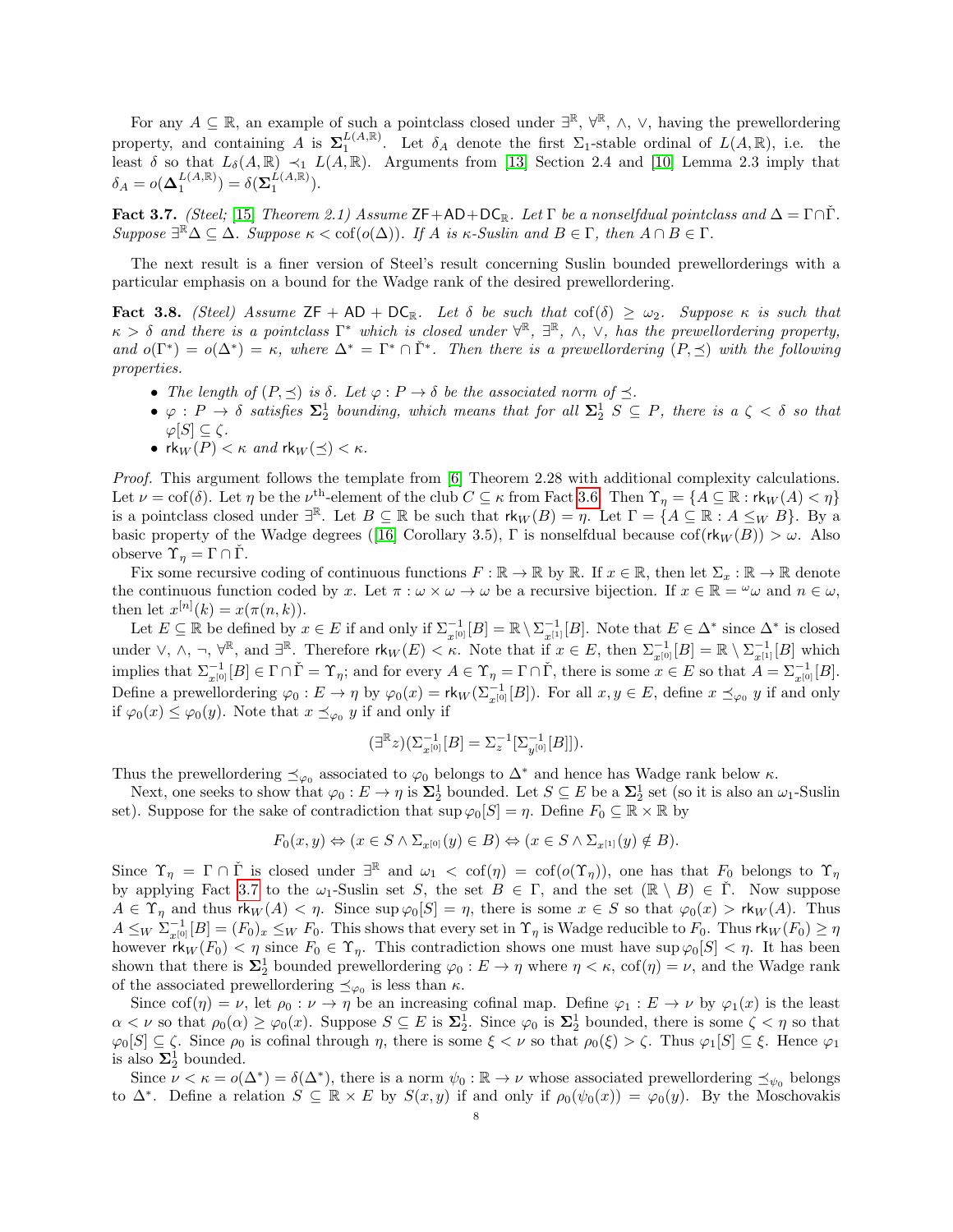coding lemma, there is an  $R \subseteq S$  so that for all  $\alpha < \nu$ ,  $R \cap (\psi_0^{-1}[\{\alpha\}] \times E) \neq \emptyset$  and  $R \in \Delta^*$  (in fact  $R \in \Sigma_1^1(\preceq_{\psi_0}) \subseteq \Delta^*$ ). Note that  $x \preceq_{\varphi_1} y$  if and only if

$$
(\forall^{\mathbb{R}} a)(\forall^{\mathbb{R}} b)[(R(a,b)\wedge y\preceq_{\varphi_0} b)\Rightarrow x\preceq_{\varphi_0} b].
$$

Thus  $\preceq_{\varphi_1} \in \Delta^*$  and  $\mathsf{rk}_W(\preceq_{\varphi_1}) < \kappa$ . It has been shown that there is a prewellordering  $\varphi_1 : E \to \nu$  which is  $\Sigma_2^1$  bounded and  $\mathsf{rk}_W(\preceq_{\varphi_1}) < \kappa$ .

Since  $\text{cof}(\delta) = \nu$ , let  $\rho_1 : \nu \to \delta$  be an increasing cofinal map. Since  $o(\Delta^*) = \delta(\Delta^*) = \kappa$  and  $\delta < \kappa$ , let  $\psi_1 : \mathbb{R} \to \delta$  be a surjective map so that  $rk_W(\preceq_{\psi_1}) < \kappa$ . Define  $S_1 \subseteq E \times \mathbb{R}$  by  $S_1(x, y)$  if and only if  $\rho_1(\varphi_1(x)) = \psi_1(y)$ . By the Moschovakis coding lemma, there is a relation  $R_1 \subseteq S_1$  such that  $R_1 \in \Sigma_1^1(\preceq_{\varphi_1}) \subseteq \Delta^*$  and for all  $\alpha < \nu$ ,  $R_1 \cap (\varphi_1^{-1}[\{\alpha\}] \times \mathbb{R}) \neq \emptyset$ .

For each  $\beta < \delta$ , define  $P_{\beta} \subseteq \mathbb{R}$  by  $x \in P_{\beta}$  if and only if

$$
\psi_1(x^{[0]}) = \beta \wedge x^{[1]} \in E \wedge \beta < \rho_1(\varphi_1(x^{[1]})).
$$

Fix some  $w \in \mathbb{R}$  so that  $\psi_1(w) = \beta$ . Then  $x \in P_\beta$  if and only if

$$
\psi_1(x^{[0]}) = \psi_1(w) \wedge (\exists^{\mathbb{R}} z)(\exists^{\mathbb{R}} v)\Big(x^{[1]} \in E \wedge z \in E \wedge \varphi_1(x^{[1]}) = \varphi_1(z) \wedge R_1(z,v) \wedge \psi_1(w) < \psi_1(v)\Big).
$$

Using  $\preceq_{\psi_1} \in \Delta^*$ ,  $R_1 \in \Delta^*$ , and the closure properties of  $\Delta^*$ , one has that  $P_\beta \in \Delta^*$  for any  $\beta < \delta$  and thus  $\mathsf{rk}_W(P_\beta) < \kappa$ . Let  $P = \bigcup_{\beta < \delta} P_\beta$ . Since  $\kappa$  is regular,  $\sup \{ \mathsf{rk}_W(P_\beta) : \beta < \delta \} < \kappa$ . Pick a set  $D \in \Delta^*$  such that for all  $\beta < \delta$ ,  $\kappa_W(P_\beta) < \kappa_W(D)$ . Define  $S_2 \subseteq \mathbb{R} \times \mathbb{R}$  by  $S_2(x, y)$  if and only if  $P_{\psi_1(x)} = \sum_{y=1}^{-1}[D]$ . By the Moschovakis coding lemma, there is a  $R_2 \subseteq S_2$  with  $R_2 \in \Delta^*$  so that for all  $\alpha < \delta$ ,  $R_2 \cap (\psi_1^{-1}[\{\alpha\}] \times \mathbb{R}) \neq \emptyset$ . Then  $x\in P$  if and only if

$$
(\exists^{\mathbb{R}} w)(\exists^{\mathbb{R}} y)(R_2(w, y) \wedge \Sigma_y(x) \in D).
$$

Thus  $P \in \Delta^*$  and hence  $\mathsf{rk}_W(P) < \kappa$ .

Define a norm  $\varphi: P \to \delta$  by  $\varphi(x) = \psi_1(x^{[0]})$ . Since  $\mathsf{rk}_W(\preceq_{\psi_1}) < \kappa$  and  $\mathsf{rk}_W(P) < \kappa$ , one has that  $\mathsf{rk}_W(\preceq_\varphi) < \kappa$ . Let  $T \subseteq P$  be  $\Sigma_2^1$ . Let  $T' = \{x : (\exists y)(y \in T \land x = y^{[1]})\}$ . Since  $T \subseteq P$ , one has that  $T'$  is a  $\Sigma_2^1$  subset of E. Since  $\varphi_1$  is  $\Sigma_2^1$  bounded, there is a  $\zeta < \nu$  so that  $\varphi_1[T'] \subseteq \zeta$ . By definition of  $P = \bigcup_{\beta < \delta} P_\beta$ , one has that  $\varphi[T] \subseteq \rho_1(\zeta) < \delta$ . It has been shown that  $\varphi: P \to \delta$  is a  $\Sigma_2^1$  bounded prewellordering of length δ so that  $\mathsf{rk}_W(\leq_\varphi) < \kappa$ . This completes the proof.

Fix a coding of strategies by reals. If  $x \in \mathbb{R}$ , let  $\rho_x : \langle \omega \rangle \to \omega$  denote the strategy on  $\omega$  coded by x. If  $w \in \text{WO}_{\geq \omega}$ , then  $\rho_x^w : \leq^{\omega} \text{ot}(w) \to \text{ot}(w)$  denote the strategy on  $\text{ot}(w)$  which results from transferring  $\rho_x$  via the bijection  $B_w : \omega \to \text{ot}(w)$  naturally induced from w. In this way, one says that  $(w, x)$  with  $w \in WO$  and  $x \in \mathbb{R}$  codes the strategy  $\rho_x^w$ .

Let  $\alpha < \omega_1$ . A  $*$ -game on  $\alpha$  takes the following form.



For all  $i \in \omega$ ,  $s_i \in \infty$  and  $z_i \in \omega$ . Player 1 plays  $s_{2i}$  for all  $i \in \omega$ . Player 2 plays  $s_{2i+1}$  and  $z_i$  for all  $i \in \omega$ . Let  $f = s_0$ <sup>o</sup>s<sub>1</sub><sup>o</sup>s<sub>2</sub>... and  $z \in \omega$  be defined by  $z(i) = z_i$ . The concept of a \*-game on  $\alpha$  does not include any payoff set or winning conditions. A strategy for Player 1 or Player 2 in a  $*$ -game on  $\alpha$  is merely a strategy satisfying the above conditions for the respective player.

A Banach-Mazur game on  $\alpha < \omega_1$  is a ∗-game on  $\alpha$  with a certain payoff set: Let  $A \subseteq {}^{\omega}\alpha$  and  $B \subseteq {}^{\omega}\alpha \times {}^{\omega}\omega$ .  $G_{A,B}^*$  is a \*-game on  $\alpha$  so that Player 2 wins  $G_{A,B}^*$  if and only if  $f \in A$  and  $B(f, z)$ .

The following (in the  $\omega$  case) is a well-known result concerning the unfolded Banach-Mazur game. If  $2 \leq \alpha < \omega_1$ , then one has that  $\omega_\alpha$  is homeomorphic to  $\omega_\alpha$  so the result transfers to the countable ordinal  $\alpha$ .

<span id="page-8-0"></span>**Fact 3.9.** ([\[8\]](#page-12-11) Theorem 21.8) Let  $\alpha < \omega_1$ . Let  $A \subseteq \alpha \alpha$  and  $B \subseteq \alpha \alpha \times \alpha \omega$ . Assume  $G_{A,B}^*$  is determined (for instance, under AD). If A is comeager in  $\infty$  and  $A \subseteq \text{dom}(B)$ , then Player 2 has a winning strategy in  $G_{A,B}^*$ . Thus for every  $w \in WO$  with  $\text{ot}(w) = \alpha$ , there is an  $x \in \mathbb{R}$  so that  $\rho_x^w$  is a Player 2 winning strategy  $\it for' G^*_{A,B}.$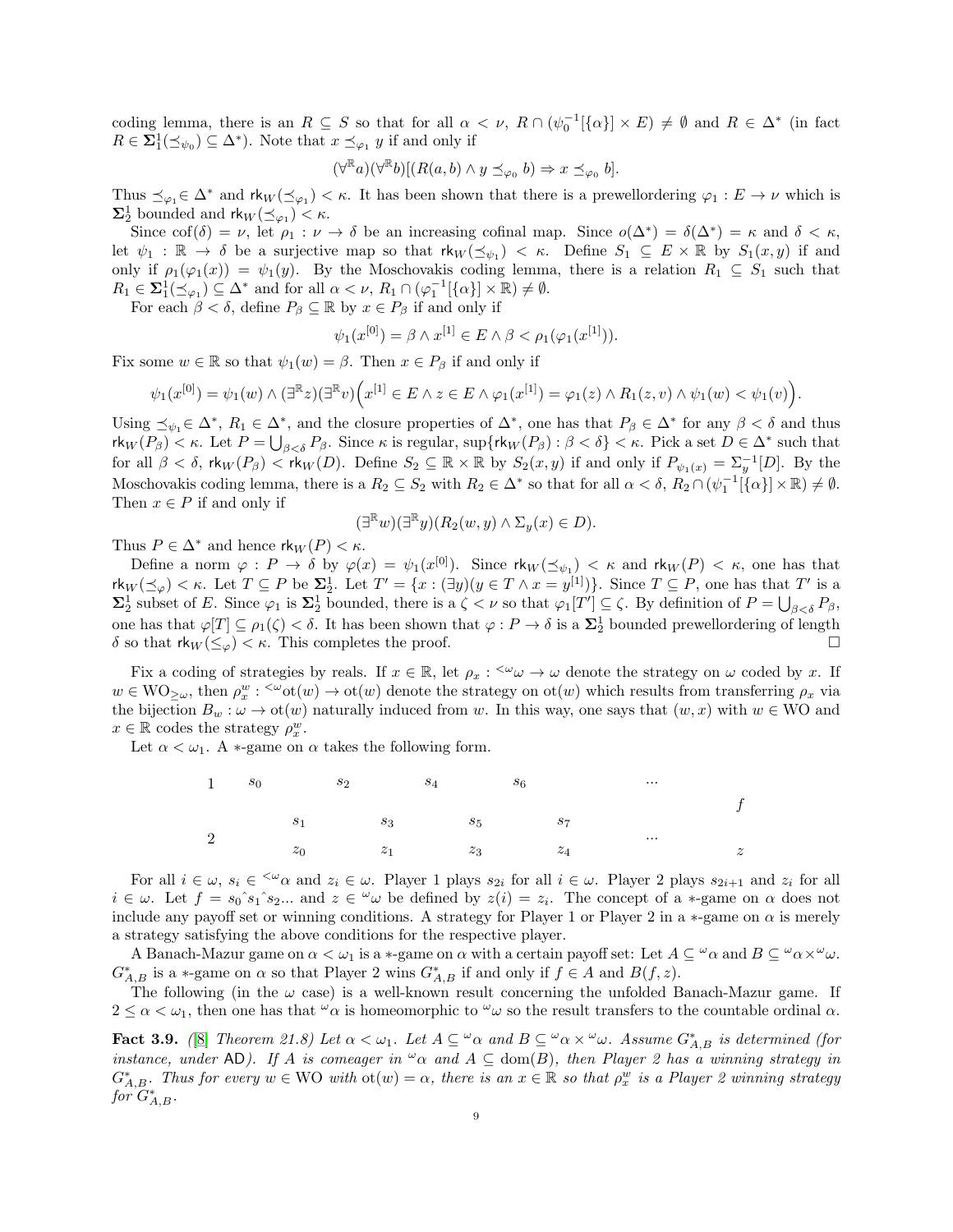<span id="page-9-0"></span>**Fact 3.10.** Assume  $ZF + AD + DC_R$ . Let  $\langle \delta_{\alpha} : \alpha < \omega_1 \rangle$  be a sequence of limit ordinals such that  $\sup{\delta_{\alpha}}$ :  $\alpha < \omega_1$   $\leq \Theta$  and for all  $\alpha < \omega_1$ ,  $\operatorname{cof}(\delta_\alpha) \geq \omega_2$ . Then there is a sequence  $\langle (P_\alpha, \preceq_\alpha) : \alpha < \omega_1 \rangle$  so that for all  $\alpha < \omega_1$ ,  $\leq_\alpha$  is a prewellordering on  $P_\alpha$  of length  $\delta_\alpha$  so that the associated surjective norm  $\varphi_\alpha: P_\alpha \to \delta_\alpha$  is  $\Sigma^1_2$  bounded.

Proof. Let  $\delta = \sup\{\delta_\alpha : \alpha < \omega_1\}$  which is less than  $\Theta$  by assumption. Let  $\preceq_\delta$  denote a prewellordering on  $\mathbb R$  of length  $\delta$ . Let  $\Gamma$  be a nonselfdual pointclass closed under  $\bar{\forall}^{\mathbb R}$ ,  $\exists^{\mathbb R}$ ,  $\wedge$ ,  $\vee$ , having the prewellordering property, and containing  $\preceq_{\delta}$  (for example,  $\Sigma_1^{L(\preceq_{\delta}, \mathbb{R})}$ ). Then  $o(\Gamma) > \delta$ . Let  $A^*$  be a universal set in  $\Gamma$  and note that  $\mathsf{rk}_W(A^*) = o(\Gamma)$ . Define a relation  $\overline{S} \subseteq WO \times \mathbb{R}$  by  $S(w, x)$  if and only if  $\Sigma_x^{-1}[A^*]$  is a  $\Sigma_2^1$  bounded prewellordering of length  $\delta_{\text{ot}(w)}$ , where recall that  $\Sigma_x : \mathbb{R} \to \mathbb{R}$  is the continuous function coded by the real x. Note that  $dom(S) = WO$  since by Fact [3.8,](#page-7-1) for each  $\alpha < \omega_1$ , there is a  $\Sigma_2^1$  bounded prewellordering  $(P, \preceq)$  of length  $\delta_{\alpha}$  so that  $(P, \preceq) \leq_W A^*$ . By the Moschovakis coding lemma, there is a  $\Sigma_2^1$  relation  $R' \subseteq S$  so that for all  $\alpha < \omega_1$ ,  $R' \cap (WO_\alpha \times \mathbb{R}) \neq \emptyset$ . Define  $R \subseteq WO \times \mathbb{R}$  by  $R(w, x)$  if and only if  $(\exists v)(v \in \mathbb{W}\mathbb{O} \wedge \mathop{\mathrm{ot}}(v) = \mathop{\mathrm{ot}}(w) \wedge R'(v,x))$ . Note that R is  $\Sigma_2^1$  and  $\mathop{\mathrm{dom}}(R) = \mathbb{W}\mathbb{O}$ . By the scale property on  $\Sigma_2^1$  and its associated uniformization properties, let  $\Phi: \overline{WO} \to \mathbb{R}$  be a uniformization for R, which means for all  $w \in WO, R(w, \Phi(w))$ . For each  $w \in WO$ , let  $(Q_w, \preceq_w)$  denote the  $\Sigma_2^1$  bounded prewellordering of length  $\delta_{\text{ot}(w)}$  coded by  $\Sigma_{\Phi(w)}^{-1}[A^*]$ . Let  $\varphi_w: Q_w \to \delta_{\text{ot}(w)}$  be the associated surjective norm of  $(Q_w, \preceq_w)$ .

For each  $\alpha < \omega_1$ , let  $P_\alpha$  consists of the collection of  $(w, x)$  such that  $w \in WO_\alpha$  and  $x \in \mathbb{R}$  with the following two properties.

- (1)  $\rho_{x}^{w}$  is a Player 2 strategy for  $*$ -games on  $\alpha$ .
- For each  $p \in \omega^{(<\omega_{\alpha})}$ , let  $s_{2n}^p = p(n)$ . Let  $\langle s_{2n+1}^p : n \in \omega \rangle$  and  $\langle z_i^p : i \in \omega \rangle$  be the response of Player 2 using  $\rho_x^w$ . Let  $f(w, x, p) = s_0^{p^*} s_1^{p^*} s_2^p \dots$  and let  $\mathfrak{z}(w, x, p) \in \mathbb{R}$  be defined by  $\mathfrak{z}(w, x, p)(i) = z_i^p$ . (2) There exists a  $\beta_{w,x} < \delta_\alpha$  so that for all  $p \in \alpha^{(<\omega_\alpha)}$ ,

$$
\mathfrak{z}(w,x,p) \in Q_{\mathfrak{G}(\mathfrak{f}(w,x,p))}
$$
 and  $\varphi_{\mathfrak{G}(\mathfrak{f}(w,x,p))}(\mathfrak{z}(w,x,p)) = \beta_{w,x}$ 

where  $\mathfrak G$  is the generic coding function from Fact [3.2.](#page-5-1)

Define  $\psi_{\alpha}: P_{\alpha} \to \delta_{\alpha}$  by  $\psi_{\alpha}((w, x)) = \beta_{w, x}$ . Let  $\preceq_{\alpha}$  be the prewellordering on  $P_{\alpha}$  induced from  $\psi_{\alpha}$ . Claim 1:  $\psi_{\alpha}$  is surjective.

To see Claim 1: Fix a  $\beta < \delta_{\alpha}$ . Let  $A = \text{surj}_{\alpha}$  which is a comeager subset of  $\alpha$ . Let  $B \subseteq \text{surj}_{\alpha} \times \mathbb{R}$  be defined by  $(f, z) \in B$  if and only if  $z \in Q_{\mathfrak{G}(f)}$  and  $\varphi_{\mathfrak{G}(f)}(z) = \beta$ . Since  $f \in \mathsf{surj}_{\alpha}$  implies  $\mathfrak{G}(f) = \alpha$ , one has that  $dom(B) = \text{surj}_{\alpha} = A$ . Fact [3.9](#page-8-0) implies that there is a  $(w, x)$  with  $w \in WO_{\alpha}$  and  $x \in \mathbb{R}$  so that  $\rho_x^w$  is a Player 2 winning strategy in  $G_{A,B}^*$ . From the definitions, one has that  $(w, x) \in P_\alpha$  and  $\psi_\alpha((w, x)) = \beta$ .

Claim 2:  $\psi_{\alpha}$  is  $\Sigma_2^1$  bounded.

To see Claim 2: Recall the following basic fact about Banach-Mazur type games. For any  $(w, x) \in P_\alpha$ , there is a comeager set  $K_{w,x}$  of  $f \in {}^{\omega} \alpha$  so that there exists a  $p : \omega \to {}^{\langle \omega} \alpha$  such that  $f(w, x, p) = f$ . For each  $f \in K_{w,x}$ , there is a canonical  $p^{f,w,x}: \omega \to \langle^{\omega} \alpha \rangle$  so that  $f(w,x,p^{f,w,x}) = f$ . For a fixed f, there is a Borel function with the property that given a  $(w, x)$  such that  $f \in K_{w,x}$ , the function will output  $p^{f,w,x}$ .

Let  $S \subseteq P_\alpha$  be  $\Sigma^1_2$ . Fix an  $f \in \mathsf{surj}_\alpha$ . Let  $S_f = \{(w, x) \in S : (\exists p)(f(w, x, p) = f)\}\$  which is a  $\Sigma^1_2$  set. For any  $(w, x) \in S_f \subseteq S \subseteq P_\alpha$ , one has that  $\mathfrak{z}(w, x, p^{f,w,x}) \in Q_{\mathfrak{G}(f)}$ . Thus  $T_f = \{\mathfrak{z}(w, x, p^{f,w,x}) : (w, x) \in S_f\}$ is a subset of  $Q_{\mathfrak{G}(f)}$  and is  $\Sigma^1_2$ . Since  $\varphi_{\mathfrak{G}(f)}$  is  $\Sigma^1_2$  bounded, let  $\gamma_f$  be the least ordinal below  $\delta_{\alpha}$  so that  $\varphi_{\mathfrak{G}(f)}[T_f] \subseteq \gamma_f.$ 

For each  $\gamma < \delta_{\alpha}$ , let  $B_{\gamma} = \{f \in \text{surj}_{\alpha} : \gamma_f = \gamma\}$  and  $B_{\leq \gamma} = \{f \in \text{surj}_{\alpha} : \gamma_f < \gamma\}$ . The claim is that there is a  $\gamma^*$  so that  $B_{\leq \gamma^*}$  is comeager. Suppose not, then for all  $\gamma$ ,  $B_{\leq \gamma}$  is not comeager. Since  $\textsf{surj}_{\alpha} \setminus B_{\leq \gamma} = \bigcup_{\gamma' \geq \gamma} B_{\gamma}$  and wellordered union of meager sets are meager, one must have some  $\gamma' \geq \gamma$  such that  $B_{\gamma'}$  is nonmeager. Thus it has been shown that for all  $\gamma < \delta_{\alpha}$ , there exists a  $\gamma'$  so that  $\gamma \leq \gamma' < \delta_{\alpha}$ and  $B_{\gamma'}$  is nonmeager. Let  $\epsilon_0$  be the least ordinal  $\epsilon > 0$  so that  $B_{\epsilon}$  is nonmeager. Suppose  $\beta < \omega_1$  and for all  $\iota < \beta$ ,  $\epsilon_i$  has been defined. Let  $\zeta_\beta = \sup{\{\epsilon_i : \iota < \beta\}}$  and observe that  $\zeta_\beta < \delta_\alpha$  since  $\text{cof}(\delta_\alpha) = \omega_2$  and  $\beta < \omega_1$ . Let  $\epsilon_{\beta}$  be the least ordinal  $\epsilon$  greater than or equal to  $\zeta_{\beta}$  so that  $B_{\epsilon}$  is nonmeager. This defines a sequence  $\langle B_{\epsilon_i} : \iota < \omega_1 \rangle$  of disjoint nonmeager subsets of  $\omega_\alpha$ . Since AD implies all sets of reals have the Baire property, the existence of this sequence contradicts the countable chain condition of the topology on  $\omega_{\alpha}$ . Thus it has been shown that there is a  $\gamma^*$  so that  $B_{\leq \gamma^*}$  is comeager.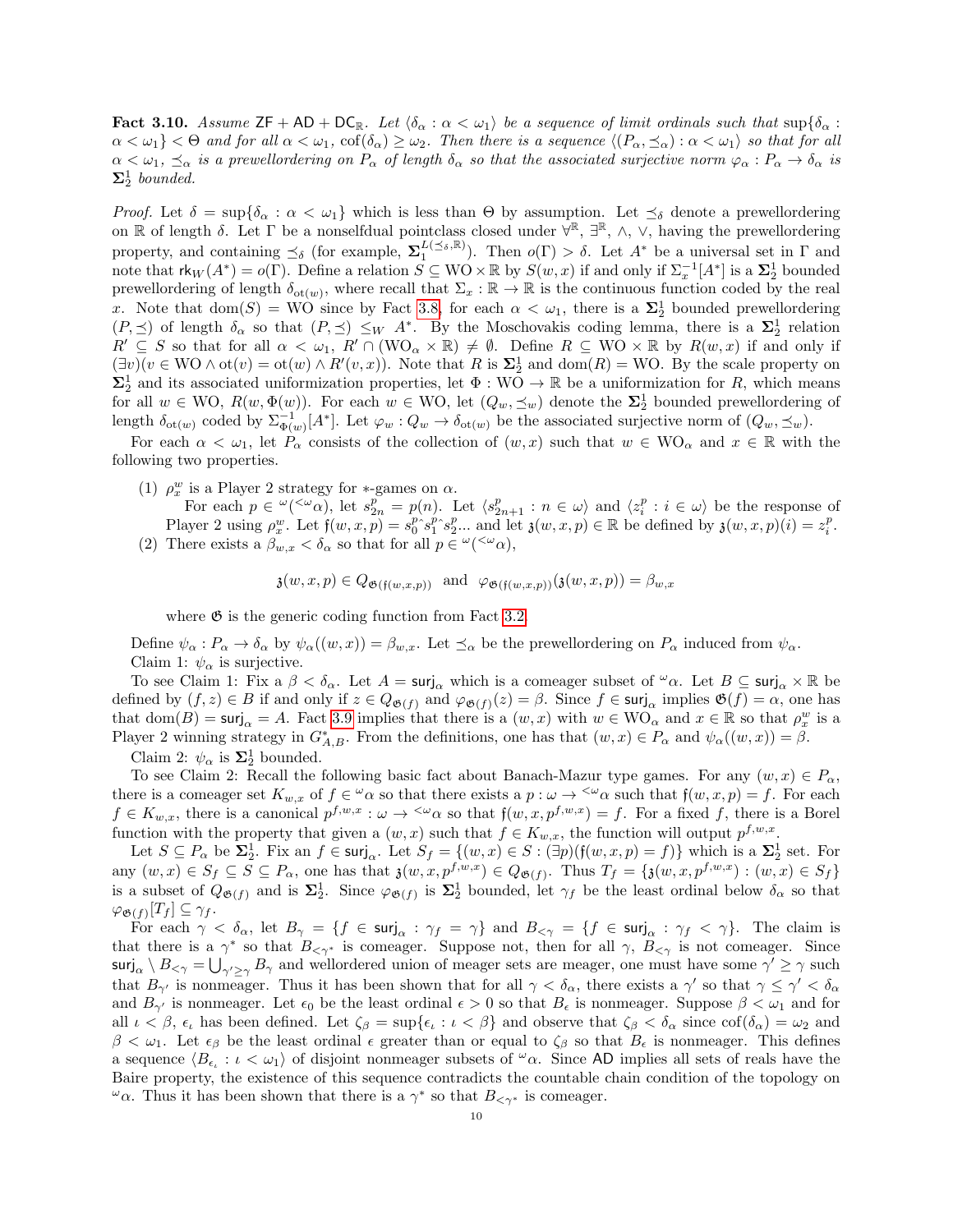Now fix a  $(w, x) \in S$ . Since  $K_{w, x}$  and  $B_{\leq \gamma^*}$  are comeager,  $K_{w, x} \cap B_{\leq \gamma^*} \neq \emptyset$ . Let  $f \in K_{w, x} \cap B_{\leq \gamma^*}$ . Observe that

$$
\psi_{\alpha}((w,x)) = \beta_{w,x} = \varphi_{\mathfrak{G}(\mathfrak{f}(w,x,p^{f,w,x})}(\mathfrak{z}(w,x,p^{f,w,x})) = \varphi_{\mathfrak{G}(f)}(\mathfrak{z}(w,x,p^{f,w,x})) < \gamma_f < \gamma^*.
$$

The second equation follows from the definition of  $(w, x) \in P_\alpha$ . The third equation comes from the fact that  $f \in K_{w,x}$  and the definition of  $p^{f,w,x}$ . The first inequality follows from the fact that  $\mathfrak{z}(w, x, p^{f,w,x}) \in T_f$ . The second inequality is obtained from  $f \in B_{\leq \gamma^*}$ . Thus it has been shown that  $\psi_\alpha[S] \subseteq \gamma^*$ , and so  $\psi_\alpha$  satisfies  $\Sigma^1_2$  bounding.  $\frac{1}{2}$  bounding.

### 4. General Result for All Ordinals

This section will establish the two main results. Theorem [4.4](#page-10-0) will show that there is no injection of  $[\omega_1]^{<\omega_1}$ into  $\omega$ ON. Theorem [4.7](#page-12-2) will show that there is no injection of  $[\omega_1]^{\omega_1}$  into  $\langle \omega_1$ ON.

The following is the good coding system for functions from  $\epsilon < \omega_1$  into  $\omega_1$ . Such coding systems are used to prove partition properties.

**Definition 4.1.** (Martin, [\[2\]](#page-12-5) Fact 4.9) Let  $\epsilon < \omega_1$ . Fix  $w^* \in WO$  so that  $w^*$  codes a wellordering with domain  $\omega$  of ordertype  $\epsilon$  (assuming without loss of generality that  $\omega \leq \epsilon$ ). For  $n \in \omega$ , let ot $(w^*, n) \in \epsilon$ denote the rank of n in the wellordering  $w^*$ . For each  $\alpha < \epsilon$ , let  $\text{num}(w^*, \alpha) \in \omega$  denote the integer n so that  $\mathrm{ot}(w^*, n) = \alpha$ . Define decode :  $\mathbb{R} \to \mathscr{P}(\epsilon \times \omega_1)$  by decode $(x)(\beta, \gamma)$  if and only if  $x^{[num(w^*, \beta)]} \in \mathrm{WO}_{\gamma}$ . Define  $\mathsf{GC}_{\beta,\gamma} \subseteq \mathbb{R}$  by  $x \in \mathsf{GC}_{\beta,\gamma}$  if and only if  $\mathsf{decode}(x)(\beta,\gamma)$ .

Observe that if  $x \in \mathsf{GC}_{\beta,\gamma}$ , then for any  $\xi < \omega_1$ , if  $\mathsf{decode}(x)(\beta,\xi)$  holds, then one must have that  $\gamma = \xi$ . By  $AC_{\omega}^{\mathbb{R}}$ , for any  $f : \epsilon \to \omega_1$ , there is some  $x \in \mathbb{R}$  so that  $\text{decode}(x)$  is the graph of f.

This defines a good coding system  $(\mathbf{\Sigma}_1^1, \text{decode}, \text{GC}_{\beta, \gamma}: \beta < \epsilon, \gamma < \omega_1)$  for  ${}^{\epsilon}\omega_1$ . Let  $\mathsf{GC} = \bigcap_{\beta < \epsilon} \bigcup_{\gamma < \omega_1} \mathsf{GC}_{\beta, \gamma}$ . Thus for all  $x \in \mathsf{GC}$ , decode $(x)$  is the graph of a function  $f : \epsilon \to \omega_1$ .

<span id="page-10-2"></span>Fact 4.2. ([\[1\]](#page-12-12)) Fix  $\epsilon < \omega_1$ . Let  $(\mathbf{\Sigma}_1^1, \text{decode}, \mathsf{GC}_{\beta, \gamma}: \beta < \epsilon, \gamma < \omega_1)$  be a fixed good coding system for  ${}^{\epsilon}\omega_1$ . For any club  $D \subseteq \omega_1$ , there is a club  $C \subseteq D$  so that  $\mathsf{INC}^{\epsilon}(C)$ , which is the set of  $x \in \mathsf{GC}$  so that  $\mathsf{decode}(x) \in [C]^{\epsilon}$ , is  $\Pi^1_1$ .

If  $\epsilon < \omega_1$  and  $f : \omega \cdot \epsilon \to \omega_1$ , let block $(f) : \epsilon \to \omega_1$  be defined by block $(f)(\alpha) = \sup\{f(\omega \cdot \alpha + n) : n \in \omega\}$ .

<span id="page-10-1"></span>Fact 4.3. ([\[2\]](#page-12-5) Theorem 3.8; [\[1\]](#page-12-12)) (Almost Everywhere Good Code Uniformization) Assume  $ZF + AD$ . Let  $\epsilon < \omega_1$  and  $(\Sigma_1^1, \text{decode}, \text{GC}_{\beta, \gamma}: \beta < \omega \cdot \epsilon, \gamma < \omega_1)$  be a good coding system for  ${}^{\omega \cdot \epsilon} \omega_1$ . Suppose  $R \subseteq [\omega_1]_*^{\epsilon} \times \mathbb{R}$ . Then there is a club  $C \subseteq \omega_1$  and a Lipschitz continuous function  $\Xi : \mathbb{R} \to \mathbb{R}$  so that for all  $x \in {\sf INC}^{\omega \cdot \epsilon}(C)$ ,  $R(\text{block}(\text{decode}(x)), \Xi(x)).$ 

<span id="page-10-0"></span>**Theorem 4.4.** Assume  $ZF + AD + DC_{\mathbb{R}}$ . There is no injection of  $[\omega_1]^{<\omega_1}$  into  $^{\omega}ON$ .

*Proof.* Suppose there is an injection  $\Phi : [\omega_1]^{<\omega_1} \to {}^{\omega}ON$ . By the Moschovakis coding lemma, there is a surjection  $\pi : \mathbb{R} \to [\omega_1]^{<\omega_1}$ . Define  $\Psi : \mathbb{R} \times \omega \to ON$  by  $\Psi(r,n) = \Phi(\pi(r))(n)$ . Thus  $\Psi[\mathbb{R} \times \omega]$  is a surjective image of R. There is a  $\delta < \Theta$  so that  $\Psi[\mathbb{R} \times \omega]$  has ordertype  $\delta$ . This implies that that there is an injection  $\Phi' : [\omega_1]^{<\omega_1} \to {}^{\omega}\delta$  where  $\delta < \Theta$ . Thus it suffices to show that there is no injection  $\Phi : [\omega_1]^{<\omega_1} \to {}^{\omega}\delta$  where  $\delta < \Theta$ . For the sake of contradiction, fix such an injection  $\Phi$ . For each  $\epsilon < \omega_1$  and  $n \in \omega$ , let  $\Phi_n^{\epsilon} : [\omega_1]^{\epsilon} \to \delta$ be defined by  $\Phi_n^{\epsilon}(f) = \Phi(f)(n)$ .

Claim: For each  $\epsilon < \omega_1$  and  $n \in \omega$ , there is a club  $C \subseteq \omega_1$  so that  $|\Phi_n^{\epsilon}[[C_{\epsilon}^{\epsilon}]| \leq \omega_1$ .

Given the claim, the theorem follows: If C is a club, let  $A_C^{\epsilon} = \{ \xi < \delta : (\exists f \in [C]_{*}^{\epsilon}) (\exists n \in \omega) (\Phi(f)(n) = \xi \}.$ Fixing an  $\epsilon < \omega_1$ , one can use  $AC_{\omega}^{\mathbb{R}}$  and the claim to show that there is a sequence  $\langle C_n : n \in \omega \rangle$  so that for all  $n \in \omega$ ,  $|\Phi_n^{\epsilon}[[C_n]_{*}^{\epsilon}]| = \omega_1$ . Letting  $C = \bigcap_{n \in \omega} C_n$ , one has that  $A_C^{\epsilon} \subseteq \bigcup_{n \in \omega} \Phi_n^{\epsilon}[[C_n]_{*}^{\epsilon}]$  and hence  $|A_C^{\epsilon}| \leq \omega_1$ .

It has been shown that for all  $\epsilon < \omega_1$ , there is a club C so that  $|A_C^{\epsilon}| \leq \omega_1$ . By Fact [2.7,](#page-3-2) there is a sequence  $\langle C_{\epsilon} : \epsilon < \omega_1 \rangle$  so that for all  $\epsilon < \omega_1$ ,  $|A_{C_{\epsilon}}^{\epsilon}| \leq \omega_1$ . Let  $T = \bigcup_{\epsilon < \omega_1} A_{C_{\epsilon}}^{\epsilon}$  and note that  $|T| = \omega_1$ . Observe that if  $f \in \bigcup_{\epsilon < \omega_1} [C_{\epsilon}]^{\epsilon}_{*}$ , then  $\Phi(f) \in {}^{\omega}T$ . Since  $\Phi$  is an injection,  $|\bigcup_{\epsilon < \omega_1} [C_{\epsilon}]^{\epsilon}_{*}| = |[\omega_1]^{<\omega_1}|$ , and  $|T| = \omega_1$ , one has that  $\Phi$  induces an injection of  $[\omega_1]^{<\omega_1}$  into  $\omega_1$ . This is impossible by Fact [2.6.](#page-3-0)

Thus it remains to show the claim: Now fix  $\epsilon < \omega_1$  and  $n \in \omega$ . Let  $S_{-1} = \{\delta\}$ . Suppose  $k \in \{-1\} \cup \omega$  and  $S_k \subseteq \delta + 1$  has been defined with  $|S_k| \leq \omega_1$ . Let  $S_k^0 = \{ \gamma \in S_k : \gamma \text{ is a successor ordinal} \}, S_k^1 = \{ \gamma \in S_k : \gamma \text{ is a successor ordinal} \}$  $\gamma$  is a limit ordinal and cof( $\gamma$ )  $\leq \omega_1$ , and  $S_k^2 = {\gamma \in S_k : \gamma$  is a limit ordinals and cof( $\gamma$ )  $> \omega_1$ . (If any of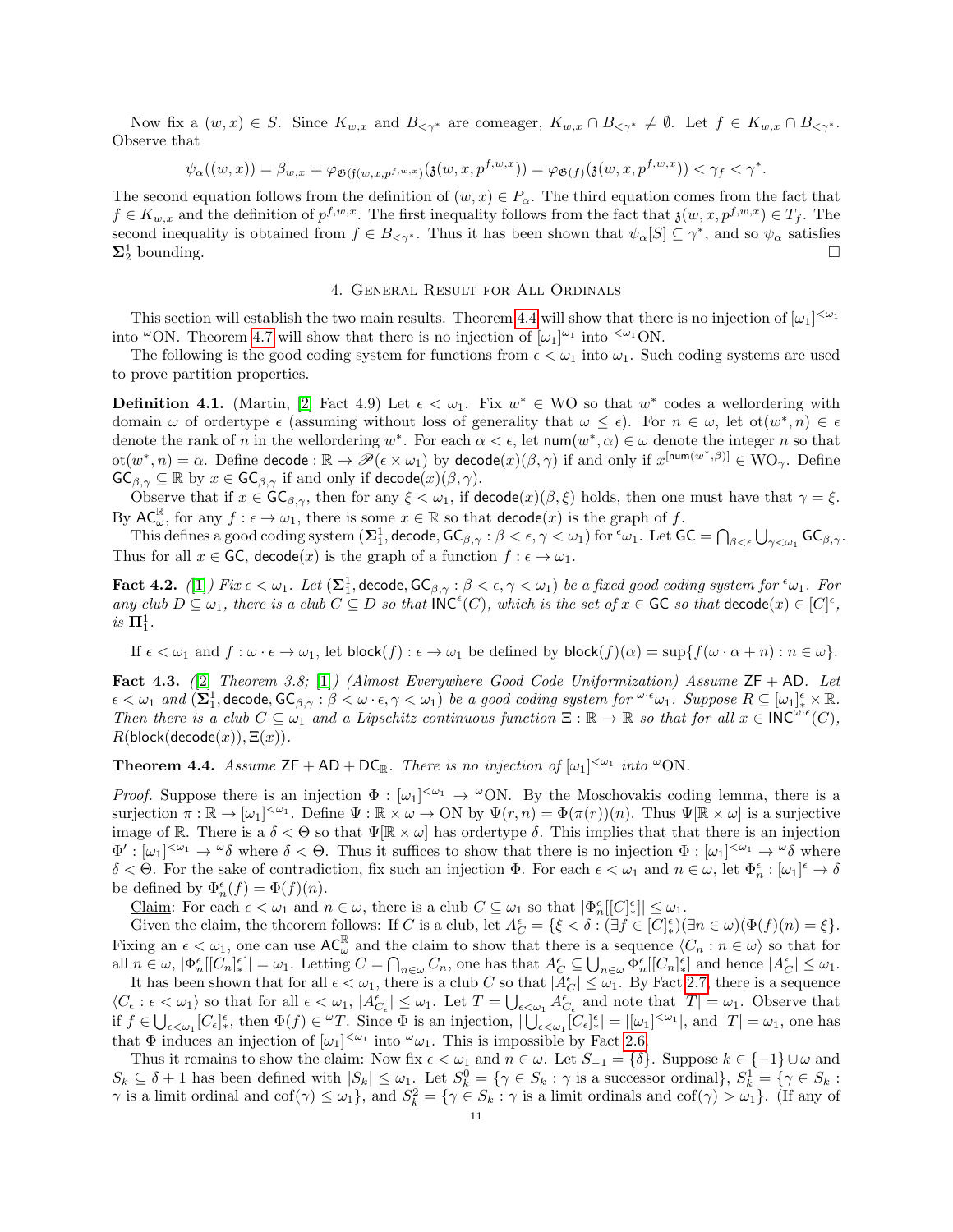$S_k^0$ ,  $S_k^1$ , or  $S_k^2$  are empty, then disregard the corresponding case in the following construction. Thus assume all three sets are nonempty.) Let  $\iota_0 : \omega_1 \to S_k^0$ ,  $\iota_1 : \omega_1 \to S_k^1$ , and  $\iota_2 : \omega_1 \to S_k^2$  be surjections.

Let  $\varsigma_{\xi} = \iota_0(\xi)$  which is a successor ordinal. Let  $\varsigma_{\xi}^*$  be the predecessor of  $\varsigma_{\xi}$ .

Let  $\nu_{\xi} = \iota_1(\xi)$ . Applying Fact [3.3](#page-5-0) to  $\langle \nu_{\xi} : \xi < \omega_1 \rangle$ , there is a sequence  $\langle K_{\xi} : \xi < \omega_1 \rangle$  so that for all  $\xi < \omega_1$ ,  $K_{\xi} \subseteq \nu_{\xi}, |K_{\xi}| \leq \omega_1$ , and sup  $K_{\xi} = \nu_{\xi}$ .

Let  $\delta_{\xi} = \iota_2(\xi)$ . Applying Fact [3.10](#page-9-0) to  $\langle \delta_{\xi} : \xi < \omega_1 \rangle$ , there is a sequence  $\langle (P_{\xi}, \preceq_{\xi}) : \xi < \omega_1 \rangle$  of prewellorderings so that for each  $\xi$ ,  $(P_{\xi}, \preceq_{\xi})$  is a  $\Sigma_2^1$  bounded prewellordering of length  $\delta_{\xi}$  with  $\varphi_{\xi}: P_{\xi} \to \delta_{\xi}$  being its associated surjective norm.

Fix an  $f \in [\omega_1]_*^{\epsilon}$ . Consider the relation  $S_f \subseteq WO \times \mathbb{R}$  defined by  $S_f(w, x)$  if and only if  $(x \in P_{ot(w)}) \wedge$  $(\Phi_n^{\epsilon}(f) < \varphi_{\text{ot}(w)}(x))$ . Note that  $w \in \text{dom}(S_f)$  if and only if  $\Phi_n^{\epsilon}(f) < \delta_{\text{ot}(w)}$ . Fix a  $\Sigma_2^1$  set  $U \subseteq \mathbb{R} \times \mathbb{R}^2$  which is universal for  $\Sigma_2^1$  subsets of  $\mathbb{R}^2$ . By the Moschovakis coding lemma, there is a  $z \in \mathbb{R}$  so that  $U_z \subseteq S_f$  and for all  $\xi < \omega_1, U_z \cap (WO_{\xi} \times \mathbb{R}) \neq \emptyset$  if and only if  $S_f \cap (WO_{\xi} \times \mathbb{R}) \neq \emptyset$ . Such a  $z \in \mathbb{R}$  will be called an f-selector.

Define  $T \subseteq [\omega_1]_*^{\epsilon} \times \mathbb{R}$  by  $T(f, z)$  if and only if z is an f-selector. Note that  $dom(T) = [\omega_1]_*^{\epsilon}$ . After fixing a good coding system  $(\Sigma_1^1, \text{decode}, \text{GC}_{\beta, \gamma}: \beta < \omega \cdot \epsilon, \gamma < \omega_1)$  for  $\omega \cdot \epsilon \omega_1$  and using Fact [4.3,](#page-10-1) there is a club  $D \subseteq \omega_1$  and a Lipschitz function  $\Xi : \mathbb{R} \to \mathbb{R}$  so that for all  $x \in \text{Inc}^{\omega \cdot \epsilon}(D)$ ,  $T(\text{block}(\text{decode}(x)), \Xi(x))$ . By Fact [4.2,](#page-10-2) there is a  $C' \subseteq D$  so that  $\mathsf{Inc}^{\omega \cdot \epsilon}(C')$  is  $\Pi_1^1$ . Thus  $\Xi[\mathsf{Inc}^{\omega \cdot \epsilon}(C')]$  is a  $\Sigma_2^1$  set. Let  $C \subseteq C'$  be the club subset of limit points of C'. Fix a  $\xi < \omega_1$ . Let

$$
V_{\xi} = \{x : (\exists z)(\exists w \in \mathrm{WO}_{\xi})(z \in \Xi[\mathsf{Inc}^{\omega \cdot \epsilon}(C')] \wedge U_z(w, x))\}.
$$

 $V_{\xi}$  is  $\Sigma_2^1$  and  $V_{\xi} \subseteq P_{\xi}$  since all elements of  $\Xi[\text{Inc}^{\omega \cdot \epsilon}(C')]$  are f-selectors for some function f (so that there exists an  $u \in \text{Inc}^{\omega \cdot \epsilon}(\mathcal{C}')$  with block(decode $(u)) = f$ ). Since  $P_{\xi}$  is  $\Sigma_2^1$  bounded, there is a  $\gamma < \delta_{\xi}$  so that  $\varphi_{\xi}[V_{\xi}] \subseteq \gamma$ . Note that if  $f \in [C]_{*}^{\epsilon}$ , then there is a  $u \in \text{Inc}^{\omega \cdot \epsilon}(C')$  so that block(decode(u)) = f. (To see this, because  $f \in [C]_*^{\epsilon}$ , there is a  $g \in [C']^{\omega \cdot \epsilon}$  so that block $(g) = f$ . Choose  $u \in \mathsf{GC}$  so that decode $(u) = g$ .) Then  $\Xi(u)$  is an f-selector. If  $\Phi_n^{\epsilon}(f) < \delta_{\xi}$ , then there is some  $w \in \text{WO}_{\xi}$  and  $x \in P_{\xi}$  so that  $U_{\Xi(u)}(w, x)$ . Hence  $x \in V_{\xi}$  and therefore  $\Phi_n^{\epsilon}(f) < \varphi_{\xi}(x) < \gamma < \delta_{\xi}$ .

Thus it has been shown that there is a club C so that for all  $\xi < \omega_1$ , there is an ordinal  $\gamma < \delta_{\xi}$  with  $\Phi_n^{\epsilon}(f) < \gamma$  or  $\Phi_n^{\epsilon}(f) \geq \delta_{\xi}$  for all  $f \in [C]_{*}^{\epsilon}$ . For each  $\xi < \omega_1$ , let  $\delta_{\xi}^*$  be the least ordinal  $\gamma < \delta_{\xi}$  so that for all  $f \in [C]_*^{\epsilon}$ ,  $\Phi_n^{\epsilon}(f) < \gamma$  or  $\Phi_n^{\epsilon}(f) \ge \delta_{\xi}$ .

Now let  $S_{k+1} = \{ \varsigma_{\xi}^* : \xi < \omega_1 \} \cup (\bigcup_{\xi < \omega_1} K_{\xi}) \cup \{ \delta_{\xi}^* : \xi < \omega_1 \}.$  Note that  $S_{k+1}$  has the following property.

- (1)  $S_{k+1} \subseteq \delta$  and  $|S_{k+1}| = \omega_1$ .
- (2) If  $\xi \in S_k$  is a successor ordinal, then its predecessor belongs to<br>  $S_{k+1}.$
- (3) If  $\xi \in S_k$  is a limit ordinal with  $\text{cof}(\xi) \leq \omega_1$ , then  $\text{sup}(S_{k+1} \cap \xi) = \xi$ .
- (4) There is a club C so that for all  $\xi \in S_k$  with  $\text{cof}(\xi) > \omega_1$ , there is a  $\xi^* < \xi$  with  $\xi^* \in S_{k+1}$  so that for all  $f \in [C]_*^{\epsilon}$ ,  $\Phi_n^{\epsilon}(f) < \xi^*$  or  $\Phi_n^{\epsilon}(f) \geq \xi$ .

The construction of  $S_{k+1}$  depends on  $S_k \subseteq \delta$  and the surjections  $\iota_0, \iota_1$ , and  $\iota_2$ . Since  $\delta < \Theta$ , there is a surjection of R onto  $\mathscr{P}(\delta)$ . Thus  $\mathsf{DC}_{\mathbb{R}}$  is sufficient to create a sequence  $\langle S_k : k \in \omega \rangle$  so that the relation between  $S_k$  and  $S_{k+1}$  is as specified above. Let  $S = \bigcup_{k \leq \omega} S_k$  and observe that  $|S| = \omega_1$ .

Using  $AC_{\omega}^{\mathbb{R}}$ , there is a sequence  $\langle C_k : k \in \omega \rangle$  which witnesses (4) for  $S_k$  (recall  $S_{-1} = \{\delta\}$ ). Let  $C = \bigcap_{k \in \omega} C_k$ , and one will show that  $\Phi_n^{\epsilon}[|C_{\ast}^{\epsilon}] \subseteq S$ . So suppose otherwise that there is an  $f \in$  $_{k\in\omega}C_k$ , and one will show that  $\Phi_n^{\epsilon}[[C_{\infty}^{\epsilon}] \subseteq S$ . So suppose otherwise that there is an  $f \in [C]_{*}^{\epsilon}$  so that  $\Phi_n^{\epsilon}(f) \notin S$ . Let  $\nu = \Phi_n^{\epsilon}(f)$ . Let  $\nu_{-1} = \delta$ . Suppose  $\nu_k \in S_k$  has been defined with  $\nu < \nu_k$ . If  $\nu_k$  is a successor ordinal, then by (2), the predecessor  $\varsigma$  of  $\nu_k$  belongs to  $S_{k+1}$ . Since  $\nu \notin S$ ,  $\varsigma \in S_{k+1}$ , and  $\nu < \nu_k$ , one has  $\nu < \varsigma < \varsigma + 1 = \nu_k$ . If  $\text{cof}(\nu_k) \leq \omega_1$ , then (3) implies there is some ordinal  $\zeta \in S_{k+1}$  such that  $\nu < \zeta < \nu_k$ . If  $\text{cof}(\nu_k) > \omega_1$ , then by (4) for  $S_k$ , there is a  $\nu_k^* \in S_{k+1}$  so that  $\Phi_n^{\epsilon}(f) = \nu < \nu_k^* < \nu_k$ . Thus in all cases, let  $\nu_{k+1}$  be the least ordinal  $\zeta \in S_{k+1}$  so that  $\nu \leq \zeta \leq \nu_k$ . Then  $\langle \nu_k : k \in \omega \rangle$  is an infinite descending sequence of ordinals which is impossible.

It has been shown that there is a club  $C \subseteq \omega_1$  so that  $\Phi_n^{\epsilon}[[C_{\epsilon}^{\epsilon}] \subseteq S$ . Since  $|S| \leq \omega_1$ ,  $|\Phi_n^{\epsilon}[[C_{\epsilon}^{\epsilon}]| \leq \omega_1$ . This proves the claim.

The next result is the almost everywhere continuity property for functions of the form  $\Phi : [\omega_1]^{\omega_1} \to \omega_1$ . It follows from the almost everywhere short length club uniformization for relations of the form  $R \subseteq [\omega_1]_*^{\langle \omega_1 \times \mathbb{R}^3 \rangle}$ club<sub>ω1</sub>which are  $\subseteq$ -downward closed in the club<sub>ω1</sub> coordinate ([\[4\]](#page-12-3) Theorem 3.10) proved under AD. Unlike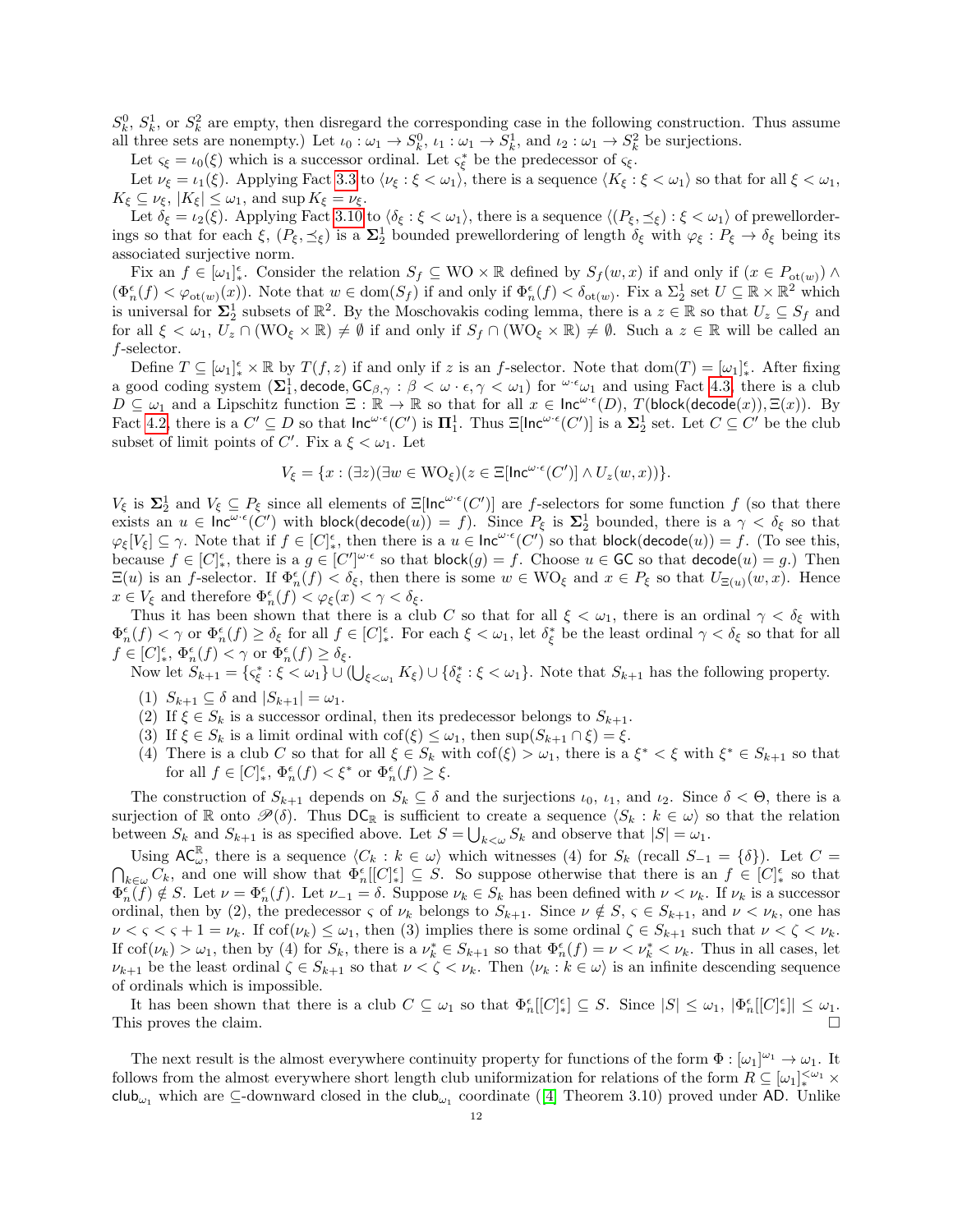Fact [2.7,](#page-3-2) the everywhere version of this uniformization fails in  $L(\mathbb{R}) \models$  AD ([\[4\]](#page-12-3) Fact 3.9); however, the everywhere version does hold under  $ZF + AD_R$  ([\[4\]](#page-12-3) Theorem 3.7).

<span id="page-12-13"></span>Fact 4.5. (4) Theorem 4.5) Assume  $\mathsf{ZF} + \mathsf{AD}$ . Let  $\Phi : [\omega_1]^{\omega_1} \to \omega_1$ . Then there is a club  $C \subseteq \omega_1$  so that  $\Phi \restriction [C_{\ast}^{|\omega_1|}]$  is continuous. That is, for all  $f \in [C_{\ast}^{|\omega_1|}]$ , there is an  $\alpha < \omega_1$  so that for all  $g \in [C_{\ast}^{|\omega_1|}]$ , if  $f \restriction \alpha = q \restriction \alpha$ , then  $\Phi(f) = \Phi(q)$ .

<span id="page-12-14"></span>**Fact 4.6.** ([\[4\]](#page-12-3) Theorem 4.6) Assume  $\mathsf{ZF}+\mathsf{AD}$ . For all functions  $\Phi: [\omega_1]_*^{\omega_1} \to \omega_1$ , there is an  $\alpha < \omega_1$  so that  $|\Phi^{-1}[\{\alpha\}]| = |[\omega_1]_*^{\omega_1}|.$ 

*Proof.* By Fact [4.5,](#page-12-13) there is a club so that  $\Phi \restriction [C]_*^{\omega_1}$  is continuous. Pick any  $f \in [C]_*^{\omega_1}$  and let  $\beta = \Phi(f)$ . By continuity, there is an  $\alpha < \omega_1$  so that for all  $g \in [C]_*^{\omega_1}$  with  $f \restriction \alpha = g \restriction \alpha$ ,  $\Phi(g) = \Phi(f) = \beta$ . Let  $N_{f\upharpoonright \alpha}^C = \{g \in [C]_{*}^{\omega_1} : g \upharpoonright \alpha = f \upharpoonright \alpha\}$ . Note that  $|N_{f\upharpoonright \alpha}^C| = |[\omega_1]_{*}^{\omega_1}|$  and  $N_{f\upharpoonright \alpha}^C \subseteq \Phi^{-1}[\{\beta\}]$ . Thus  $|\Phi^{-1}[\{\beta\}]| = |[\omega_1]_*^{\omega_1}$ |.

The above argument is inefficient since it uses the almost everywhere continuity property (Fact [4.5\)](#page-12-13) which follows from a suitable almost everywhere club uniformization property. The proof of this club uniformization property at a cardinal  $\delta$  requires more than  $\delta$  being a strong partition cardinal and even more than the existence of a good coding system for  $\delta\delta$ . [\[1\]](#page-12-12) isolates a strengthening of the good coding system sufficient to prove the necessary club uniformization and the almost everywhere continuity property. However, Fact [4.6](#page-12-14) can be proved by purely combinatorial arguments using only the strong partition property. In particular, [\[1\]](#page-12-12) shows that under  $\mathsf{ZF}$ , if  $\delta$  is a cardinal so that  $\delta \to_{\ast} (\delta)^{\delta}_{2}$ ,  $\kappa \in \mathbb{N}$ , and  $\Phi : [\delta]^{\delta}_{\ast} \to \kappa$ , then there exists an  $\alpha < \kappa$  so that  $|\Phi^{-1}[\{\alpha\}]| = |[\delta]_*^{\delta}|$ .

<span id="page-12-2"></span>**Theorem 4.7.** Assume  $ZF + AD + DC_R$ . There is no injection of  $[\omega_1]^{\omega_1}$  into  $\leq \omega_1 ON$ . Assuming just  $\mathsf{ZF} + \mathsf{AD}, \ \neg(|[\omega_1]^{\omega_1}| \leq |^{<\omega_1}(\omega_\omega)|).$ 

*Proof.* Since  $\mathbb R$  surjects onto  $[\omega_1]^{\omega_1}$  by the Moschovakis coding lemma, any injection  $\Upsilon : [\omega_1]^{\omega_1} \to {\langle \omega_1 \rangle}$ induces an injection  $\Phi : [\omega_1]^{\omega_1} \to {\langle \omega_1 \delta \rangle}$  for some  $\delta < \Theta$ . If  $\sigma \in {\langle \omega_1 \delta \rangle}$ , then let length $(\sigma) = |\sigma|$ . Let  $\Psi : [\omega_1]^{\omega_1} \to \omega_1$  be defined by  $\Psi = \text{length} \circ \Phi$ . By Fact [4.6](#page-12-14) and the fact that  $|[\omega_1]_{*}^{\omega_1}| = |[\omega_1]^{\omega_1}|$ , there is an  $\epsilon < \omega_1$  so that  $|\Psi^{-1}[\{\epsilon\}] = |[\omega_1]^{\omega_1}|$ . So  $\Phi : \Psi^{-1}[\{\epsilon\}] \to {}^{\epsilon}\delta$  induces an injection from  $[\omega_1]^{<\omega_1}$  into  ${}^{\omega}\delta$  since  $|[\omega_1]^{<\omega_1}| < |[\omega_1]^{\omega_1}|$  and  $|{\epsilon \delta}| = |{\epsilon \delta}|$ . However this is impossible by Theorem [4.4.](#page-10-0) The second result is the same argument using Theorem [2.9.](#page-4-0)

#### **REFERENCES**

- <span id="page-12-12"></span>1. William Chan, Definable combinatorics of strong partition cardinals, In preparation.
- <span id="page-12-5"></span>2. William Chan, An introduction to combinatorics of determinacy, Trends in Set Theory, Contemp. Math., vol. 752, Amer. Math. Soc., Providence, RI, 2020, pp. 21–75. MR 4132099
- <span id="page-12-0"></span>3. William Chan and Stephen Jackson, Applications of infinity-borel codes to definability and definable cardinals, Submitted.
- <span id="page-12-3"></span>4. William Chan and Stephen Jackson, Definable combinatorics at the first uncountable cardinal, Trans. Amer. Math. Soc. 374 (2021), no. 3, 2035–2056.
- <span id="page-12-1"></span>5. William Chan, Stephen Jackson, and Nam Trang, More definable combinatorics around the first and second uncountable cardinal, Submitted.
- <span id="page-12-6"></span>6. Steve Jackson, Structural consequences of AD, Handbook of set theory. Vols. 1, 2, 3, Springer, Dordrecht, 2010, pp. 1753– 1876. MR 2768700
- <span id="page-12-4"></span>7. Alexander S. Kechris, AD and projective ordinals, Cabal Seminar 76–77 (Proc. Caltech-UCLA Logic Sem., 1976–77), Lecture Notes in Math., vol. 689, Springer, Berlin, 1978, pp. 91–132. MR 526915
- <span id="page-12-11"></span>. Classical descriptive set theory, Graduate Texts in Mathematics, vol. 156, Springer-Verlag, New York, 1995. MR 1321597 (96e:03057)
- <span id="page-12-9"></span>9. Alexander S. Kechris and Yiannis N. Moschovakis, Notes on the theory of scales, Cabal Seminar 76–77 (Proc. Caltech-UCLA Logic Sem., 1976–77), Lecture Notes in Math., vol. 689, Springer, Berlin-New York, 1978, pp. 1–53. MR 526913
- <span id="page-12-10"></span>10. Alexander S. Kechris, Robert M. Solovay, and John R. Steel, The axiom of determinacy and the prewellordering property, Cabal Seminar 77–79 (Proc. Caltech-UCLA Logic Sem., 1977–79), Lecture Notes in Math., vol. 839, Springer, Berlin-New York, 1981, pp. 101–125. MR 611169
- <span id="page-12-8"></span>11. Alexander S. Kechris and W. Hugh Woodin, Generic codes for uncountable ordinals, partition properties, and elementary embeddings, Games, scales, and Suslin cardinals. The Cabal Seminar. Vol. I, Lect. Notes Log., vol. 31, Assoc. Symbol. Logic, Chicago, IL, 2008, pp. 379–397. MR 2463619
- <span id="page-12-7"></span>12. Eugene M. Kleinberg, Infinitary combinatorics and the axiom of determinateness, Lecture Notes in Mathematics, Vol. 612, Springer-Verlag, Berlin-New York, 1977. MR 0479903